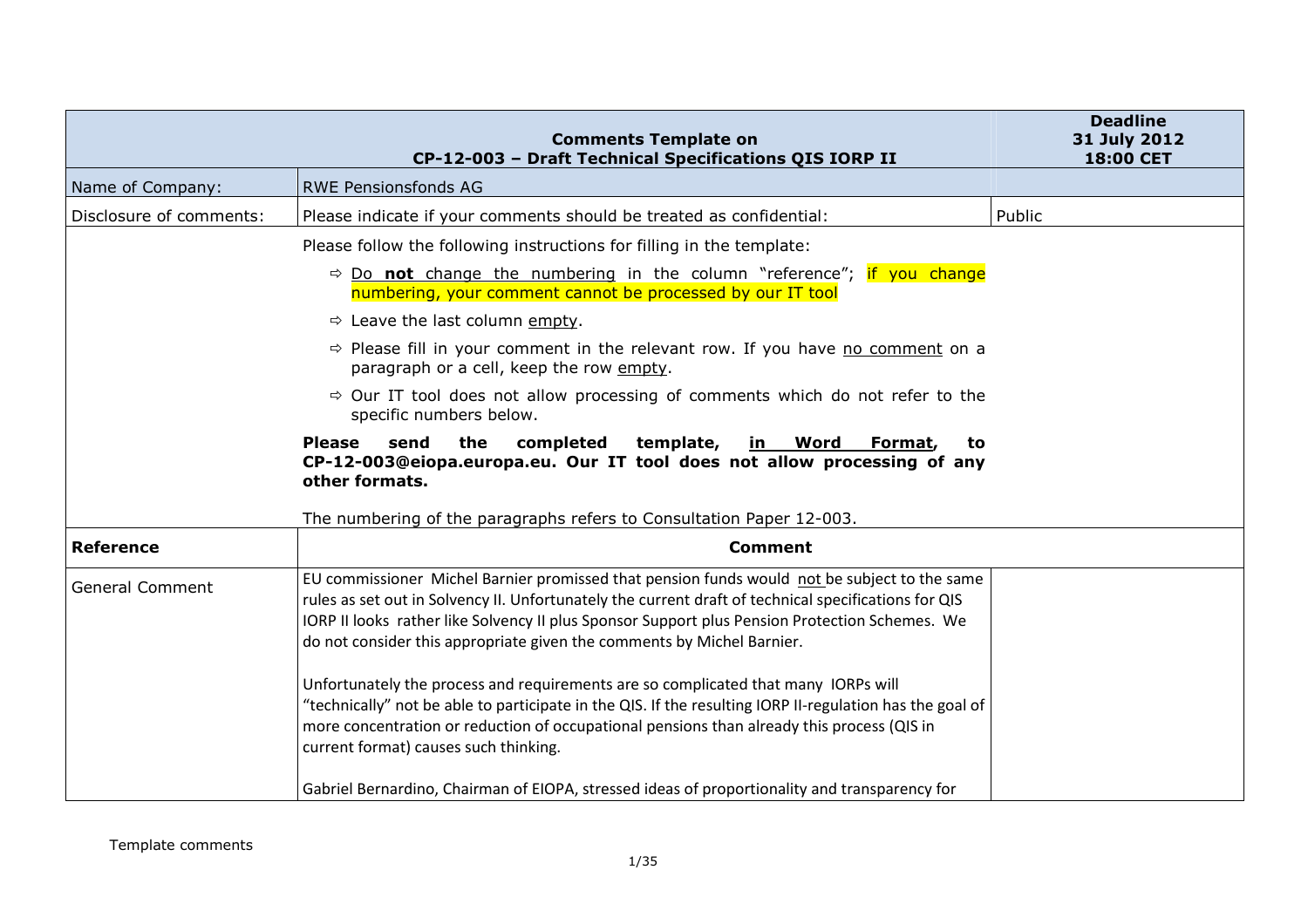|     | <b>Comments Template on</b>                                                                          | <b>Deadline</b><br>31 July 2012 |
|-----|------------------------------------------------------------------------------------------------------|---------------------------------|
|     | CP-12-003 - Draft Technical Specifications QIS IORP II                                               | 18:00 CET                       |
|     | future IORP regulation. To us, proportionality would imply an easier solution than Solvency II       |                                 |
|     | because most IORPs will have less resources than insurance companies for such calculations and       |                                 |
|     | it is totally unclear how these calculations can be transparent. The management of capital needs     |                                 |
|     | will have to be based on scenario analyses and stress tests, meaning it will be dependend on         |                                 |
|     | assumptions, not on facts. A transparent process would make use of easy-to-understand-               |                                 |
|     | calculations which make a clear understanding of future capital needs possible, which then could     |                                 |
|     | be managed accordingly.                                                                              |                                 |
|     | We do not believe that this QIS will help the EU Commission to understand the volatility of capital  |                                 |
|     | needs of IORPs for future time periods as changes over time can not be realistically estimated.      |                                 |
|     | The whole calculation should be more simple. A lot of details imply that these definitions make      |                                 |
| Q1. | the calculations more correct, but it is unclear whether more complex formulas help to provide       |                                 |
|     | the right understanding, management and results in the sense of the goals of the EU Commission.      |                                 |
|     | As to the scope of QIS: There are IORPS in Germany (Pensionsfonds ohne versicherungsförmige          |                                 |
|     | Zusagen) essentially serving as funding vehicles for the (as a rule defined benefit) pension         |                                 |
|     | promises of the sponsoring companies. From the IORP's perspective, these IORPs do not provide        |                                 |
|     | any guarantees neither to participants nor to plan sponsors. According to 1.3.1 this type of IORP is |                                 |
|     | excluded from the QIS as a pure defined contribution scheme. It should be made clear that the        |                                 |
|     | HBS approach does not apply to defined contribution schemes as specified above.                      |                                 |
|     | For hybrid schemes (e.g. purely defined contribution during the phase of capital accumulation and    |                                 |
|     | guarantees for the benefits in payment) there should be more guidance how to apply the               |                                 |
|     | stipulations for the HBS. For instance it seems not clear whether the QIS should only be applied to  |                                 |
|     | the part with guarantees or to the scheme as a whole.                                                |                                 |
|     |                                                                                                      |                                 |
|     | Generally we do not believe that the Solvency II based QIS exercise will provide adequate            |                                 |
|     | information for EIOPA to form a reasoned conclusion about the impact. In our opinion, as a           |                                 |
|     | minimum prerequisite there should be a founded idea about                                            |                                 |
|     | possible regulatory actions emerging of a HBS underfunding and<br>$\bullet$                          |                                 |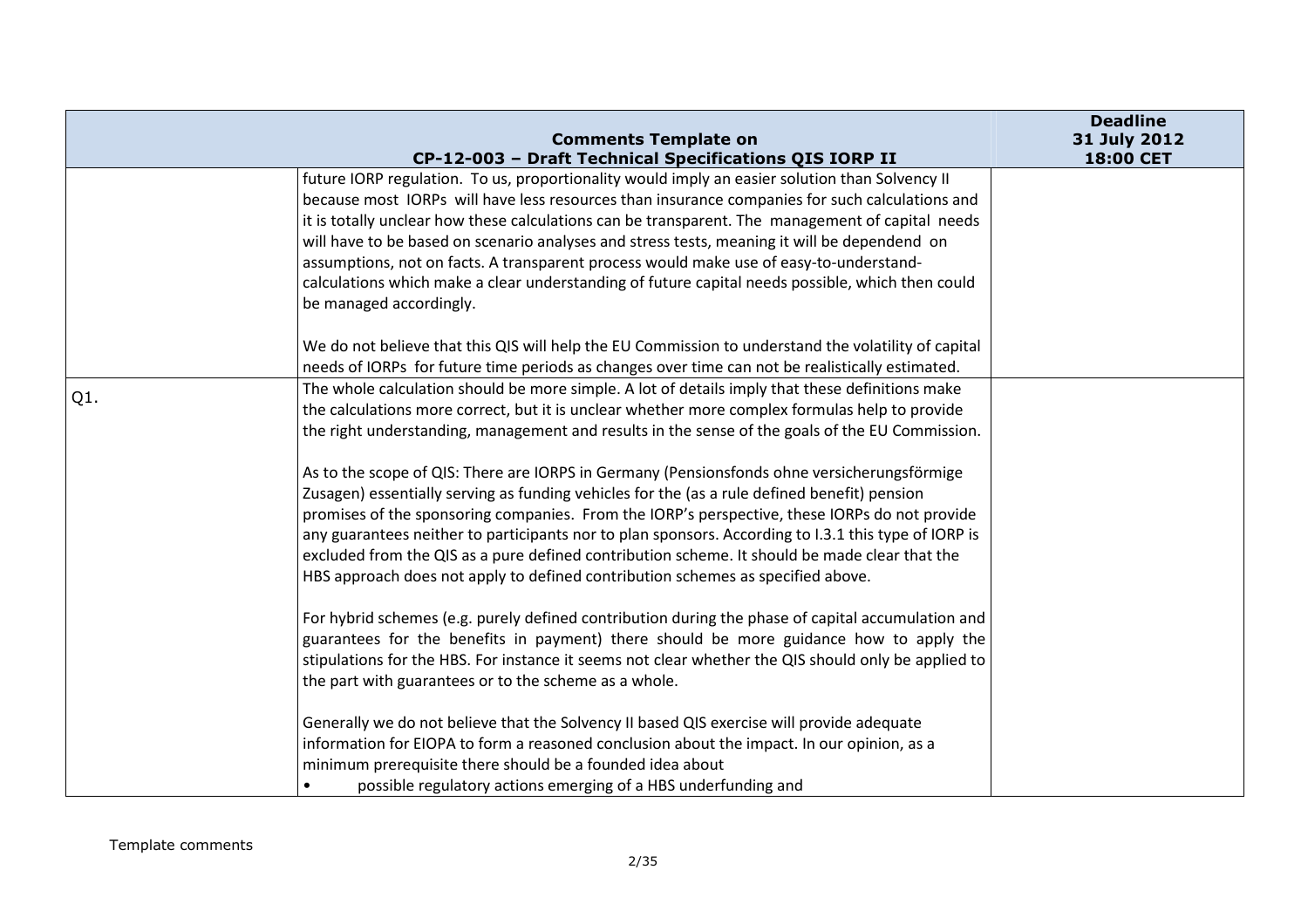|                  | <b>Comments Template on</b>                                                                                                                                                                                                                                                                                                                                                                                                                                              | <b>Deadline</b><br>31 July 2012 |
|------------------|--------------------------------------------------------------------------------------------------------------------------------------------------------------------------------------------------------------------------------------------------------------------------------------------------------------------------------------------------------------------------------------------------------------------------------------------------------------------------|---------------------------------|
|                  | CP-12-003 - Draft Technical Specifications QIS IORP II                                                                                                                                                                                                                                                                                                                                                                                                                   | 18:00 CET                       |
|                  | a greater variety of ways of sponsor support should be considered.<br>$\bullet$                                                                                                                                                                                                                                                                                                                                                                                          |                                 |
| $Q2$ .           | The formula for sponsor support is so complicated that it is not obious what specific changes<br>mean and whether the result is really wanted. E.g. how much earnings volatility of the sponsor is<br>acceptable without higher capital needs for the IORP? What is in this regard the right<br>understanding of the interaction of ratings and earnings (e.g. rating downgrade in a year of rising<br>earnings?).                                                       |                                 |
|                  | As far as we can see, in the QIS specification, group situations with several (as a rule<br>interdependent) sponsers and situtions where the sponsor is a fully-owned subsidiary are not<br>reflected.                                                                                                                                                                                                                                                                   |                                 |
|                  | As a consequence, we believe that sponsor support should be recognized as an asset in the HBS to<br>the extend there are legal or contractual commitments without additional calculations and that<br>the economical capacity of the sponsor should only be taken into consideration in cases where<br>there are substantiated doubts on the sponsor's ability to fulfill his commitments.                                                                               |                                 |
| Q <sub>3</sub> . | In our opinion, the concept of sponsor support needs more elaboration since group situations (i.e.<br>several interdependent sponsors) and dependencies between a subsidiary as a sponsor and the<br>parent company are not reflected.                                                                                                                                                                                                                                   |                                 |
| Q4.              | The details of these calculations do not consider the special situation of most IORPs. IORPs are<br>very often characterized by having a very lean organization with no or little capacity for such a<br>QIS. In our case as the largest "Pensionfonds" in Germany we have outsourced nearly all<br>operational processes. That means we have to outsource the QIS as well, implying additional cost<br>for the sponsor. How this can be appropriate is not clear to us. |                                 |
| Q5.              | Any reference to QIS 5 for Solvency II should be avoided as no IORP needs to have that<br>knowledge. It would be much more usefull to include the relevant content in this QIS directly.                                                                                                                                                                                                                                                                                 |                                 |
|                  | Formulas for Sponsor Support and Pension Protection Systems suggest some spurious accuracy<br>which is combined with seemingly arbitrary variables applied at critical points. As a consequence,<br>in our opinion more simple and intuitive methods to value sponsor support should be considered.                                                                                                                                                                      |                                 |
| Q6.              | The background for computing the Risk Margin with a Cost-of-Capital approach with 8% is not                                                                                                                                                                                                                                                                                                                                                                              |                                 |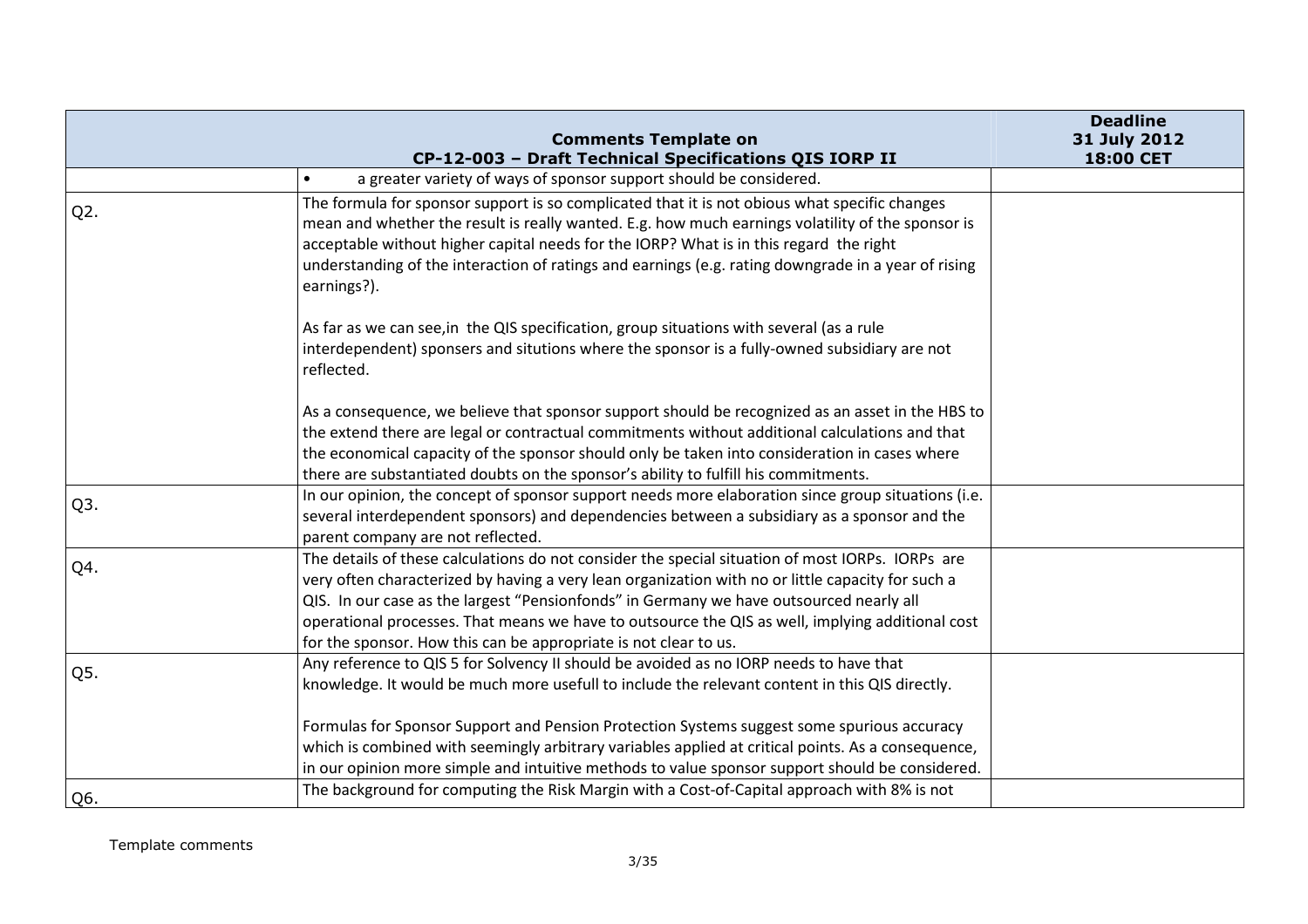|      | <b>Comments Template on</b><br>CP-12-003 - Draft Technical Specifications QIS IORP II                                                                                                                                                                                                                                     | <b>Deadline</b><br>31 July 2012<br>18:00 CET |
|------|---------------------------------------------------------------------------------------------------------------------------------------------------------------------------------------------------------------------------------------------------------------------------------------------------------------------------|----------------------------------------------|
|      | explained - the necessity for a Risk Margin itself is not documented.                                                                                                                                                                                                                                                     |                                              |
| Q7.  | It should be possible to use tables derived from the population of the IORP.                                                                                                                                                                                                                                              |                                              |
| Q8.  | The differences between unconditional, pure conditional, mixed and pure discretionary benefits<br>remain unclear - this is even admitted by the QIS specification (HBS.4.28).                                                                                                                                             |                                              |
| Q9.  | If the QIS is conducted as complicate as it is then yes, EIOPA should take into account the<br>possibility to reduce benefits as this will be the minimum pension which needs to be safeguard by<br>regulation. That is also why a pensions protection scheme is no precondition for such option.                         |                                              |
| Q10. | Provided the maximum value of sponsor support is sufficiently high, using sponsor support as an<br>asset should guarantee a high level of security to the IORP. It remains unclear wheather this<br>circumstance will be properly reflected if the value of sponsor support is evaluated on a market<br>consistent basis. |                                              |
| Q11. | If the economical capacity of the sponsor is deemed to be a necessary parameter, this should not<br>be derived from any credit ratings of the sponsor.                                                                                                                                                                    |                                              |
| Q12. | The earnings definition should be a typical publicly available number. EBTDA does not fulfill this<br>request.                                                                                                                                                                                                            |                                              |
|      | At least in situations where a pension protection scheme is in place, in our opinion sponsor<br>support should be taken into account to the extend there are legal or contractual commitments.                                                                                                                            |                                              |
| Q13. |                                                                                                                                                                                                                                                                                                                           |                                              |
| Q14. | For this QIS the expected return can be calculated as suggested. A final regulation should leave<br>this definition more open, may be referring to the agreement with the actuary. The reason is the<br>numerous possibilities to define asset classes.                                                                   |                                              |
| Q15. | These variables should be set in a market consistent way.                                                                                                                                                                                                                                                                 |                                              |
| Q16. |                                                                                                                                                                                                                                                                                                                           |                                              |
| Q17. |                                                                                                                                                                                                                                                                                                                           |                                              |
| Q18. | If, from an objective point of view, sponsor support and protection security mechanisms available<br>to the IORP are on a very high level, this should ensure that the net Basic Solvency Capital<br>Requirement (nBSCR) is 0 and as a consequence of this, no additional capital requirements to the                     |                                              |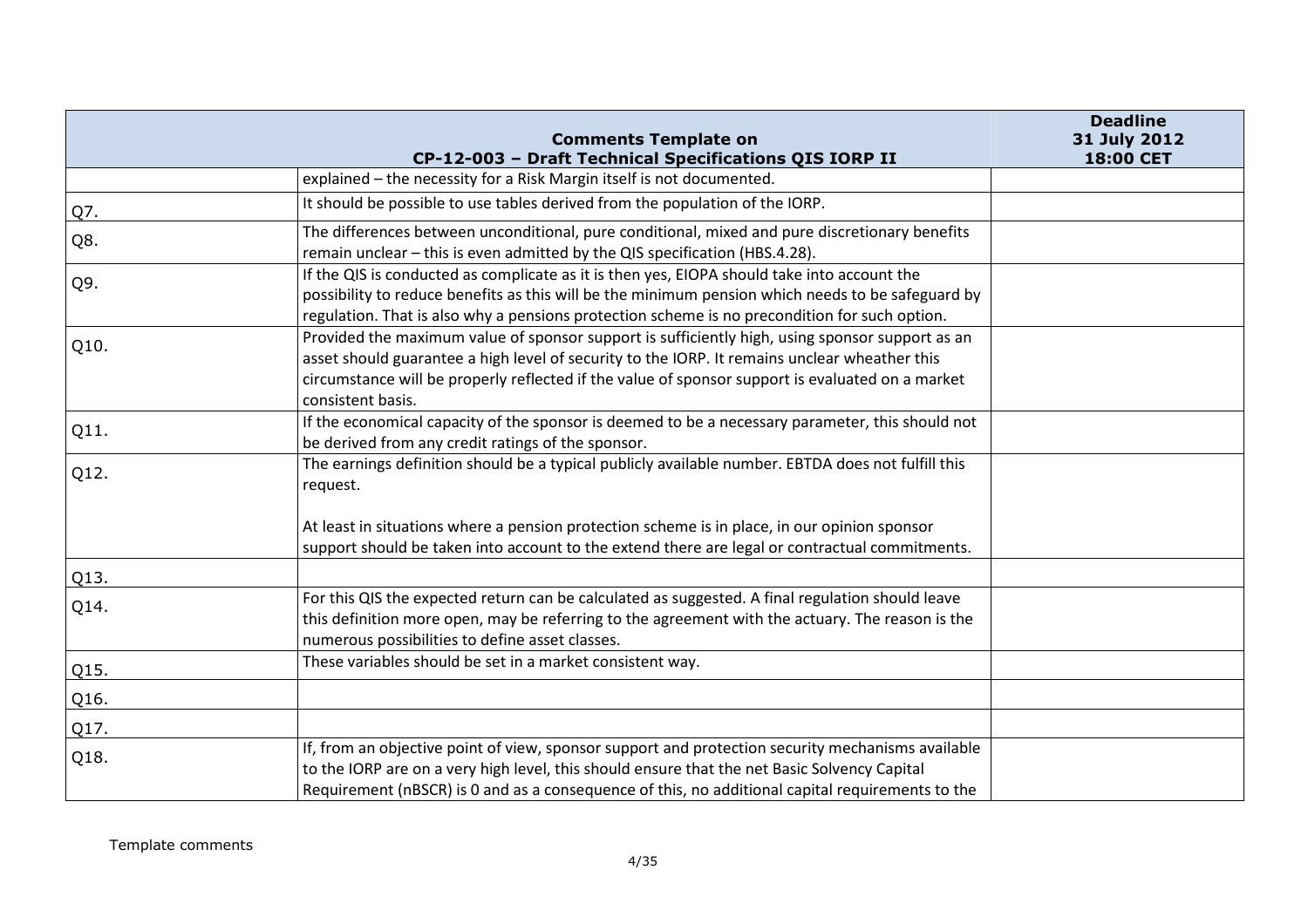|        | <b>Comments Template on</b>                                                                                                                                                                                                                                                                              | <b>Deadline</b><br>31 July 2012 |
|--------|----------------------------------------------------------------------------------------------------------------------------------------------------------------------------------------------------------------------------------------------------------------------------------------------------------|---------------------------------|
|        | CP-12-003 - Draft Technical Specifications QIS IORP II                                                                                                                                                                                                                                                   | 18:00 CET                       |
|        | IORP should be required.                                                                                                                                                                                                                                                                                 |                                 |
| Q19.   |                                                                                                                                                                                                                                                                                                          |                                 |
| Q20.   |                                                                                                                                                                                                                                                                                                          |                                 |
| Q21.   |                                                                                                                                                                                                                                                                                                          |                                 |
| Q22.   |                                                                                                                                                                                                                                                                                                          |                                 |
| Q23.   |                                                                                                                                                                                                                                                                                                          |                                 |
| I.1.1. |                                                                                                                                                                                                                                                                                                          |                                 |
| I.1.2. |                                                                                                                                                                                                                                                                                                          |                                 |
| I.1.3. |                                                                                                                                                                                                                                                                                                          |                                 |
| I.1.4. |                                                                                                                                                                                                                                                                                                          |                                 |
| I.1.5. |                                                                                                                                                                                                                                                                                                          |                                 |
| I.2.1. |                                                                                                                                                                                                                                                                                                          |                                 |
| I.2.2. |                                                                                                                                                                                                                                                                                                          |                                 |
| I.2.3. |                                                                                                                                                                                                                                                                                                          |                                 |
| I.2.4. |                                                                                                                                                                                                                                                                                                          |                                 |
| I.2.5. |                                                                                                                                                                                                                                                                                                          |                                 |
| I.2.6. |                                                                                                                                                                                                                                                                                                          |                                 |
|        | In Germany a 'Pensionsfonds' can provide a pensions in a non-guarantee form, i.e. the pension is<br>paid as long as the Pensionsfonds has enough monies available. If the monies are not enough the<br>sponsor has to pay directly. The definition under I.3.1. is unclear whether such Pensionsfonds is |                                 |
| I.3.1. | excluded from this QIS and from resulting future regulation.                                                                                                                                                                                                                                             |                                 |
| I.3.2. |                                                                                                                                                                                                                                                                                                          |                                 |
| I.4.1. |                                                                                                                                                                                                                                                                                                          |                                 |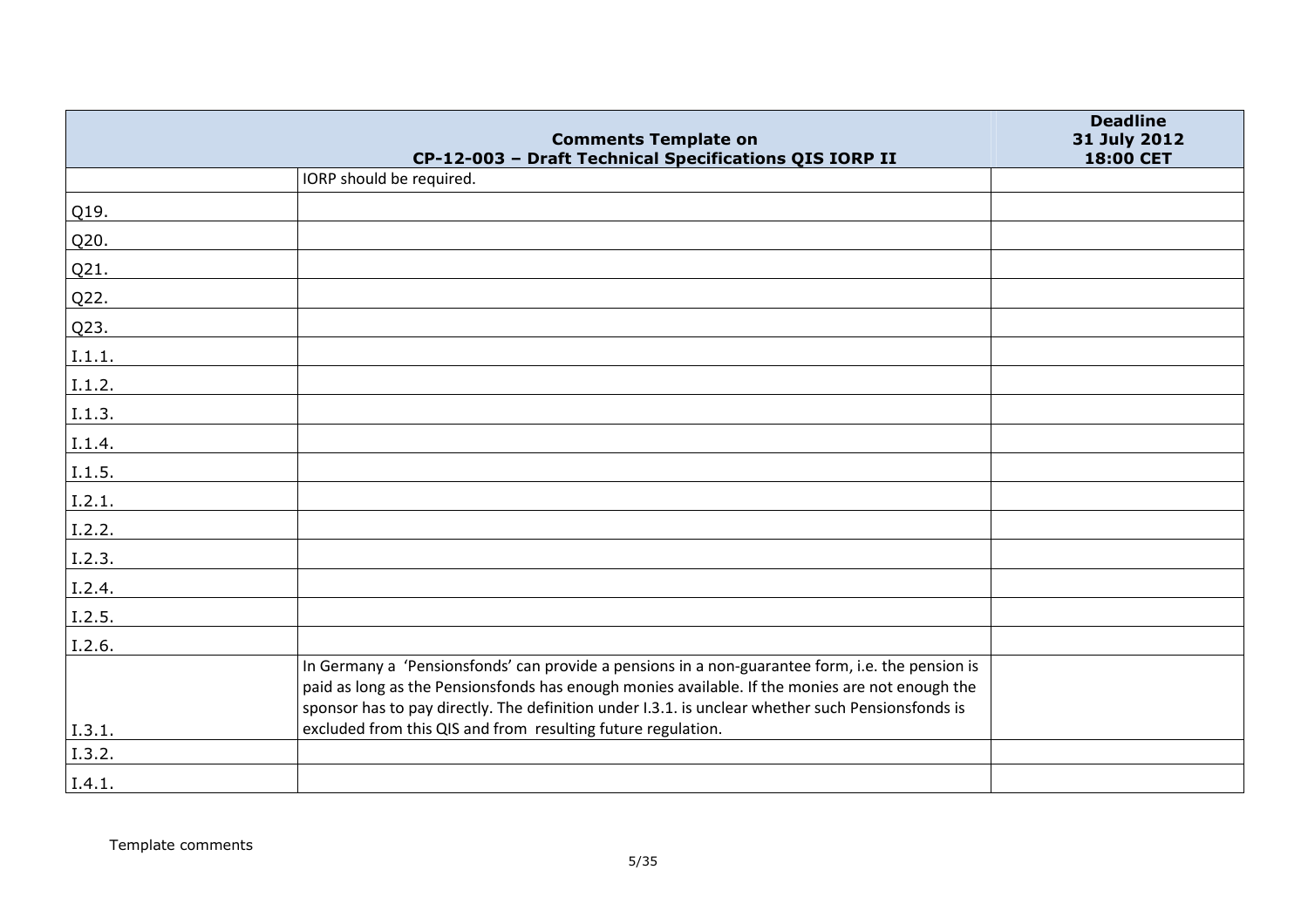|         | <b>Comments Template on</b>                            | <b>Deadline</b><br>31 July 2012 |
|---------|--------------------------------------------------------|---------------------------------|
|         | CP-12-003 - Draft Technical Specifications QIS IORP II | 18:00 CET                       |
| I.4.2.  |                                                        |                                 |
| I.4.3.  |                                                        |                                 |
| I.4.4.  |                                                        |                                 |
| I.4.5.  |                                                        |                                 |
| I.4.6.  |                                                        |                                 |
| I.4.7.  |                                                        |                                 |
| I.4.8.  |                                                        |                                 |
| I.4.9.  |                                                        |                                 |
| I.4.10. |                                                        |                                 |
| I.4.11. |                                                        |                                 |
| I.4.12. |                                                        |                                 |
| I.4.13. |                                                        |                                 |
| I.4.14. |                                                        |                                 |
| I.4.15. |                                                        |                                 |
| 1.4.16. |                                                        |                                 |
| I.4.17. |                                                        |                                 |
| I.4.18. |                                                        |                                 |
| I.4.19. |                                                        |                                 |
| I.4.20. |                                                        |                                 |
| I.4.21. |                                                        |                                 |
| I.4.22. |                                                        |                                 |
| I.5.1.  |                                                        |                                 |
| I.5.2.  |                                                        |                                 |
| I.5.3.  |                                                        |                                 |
| I.5.4.  |                                                        |                                 |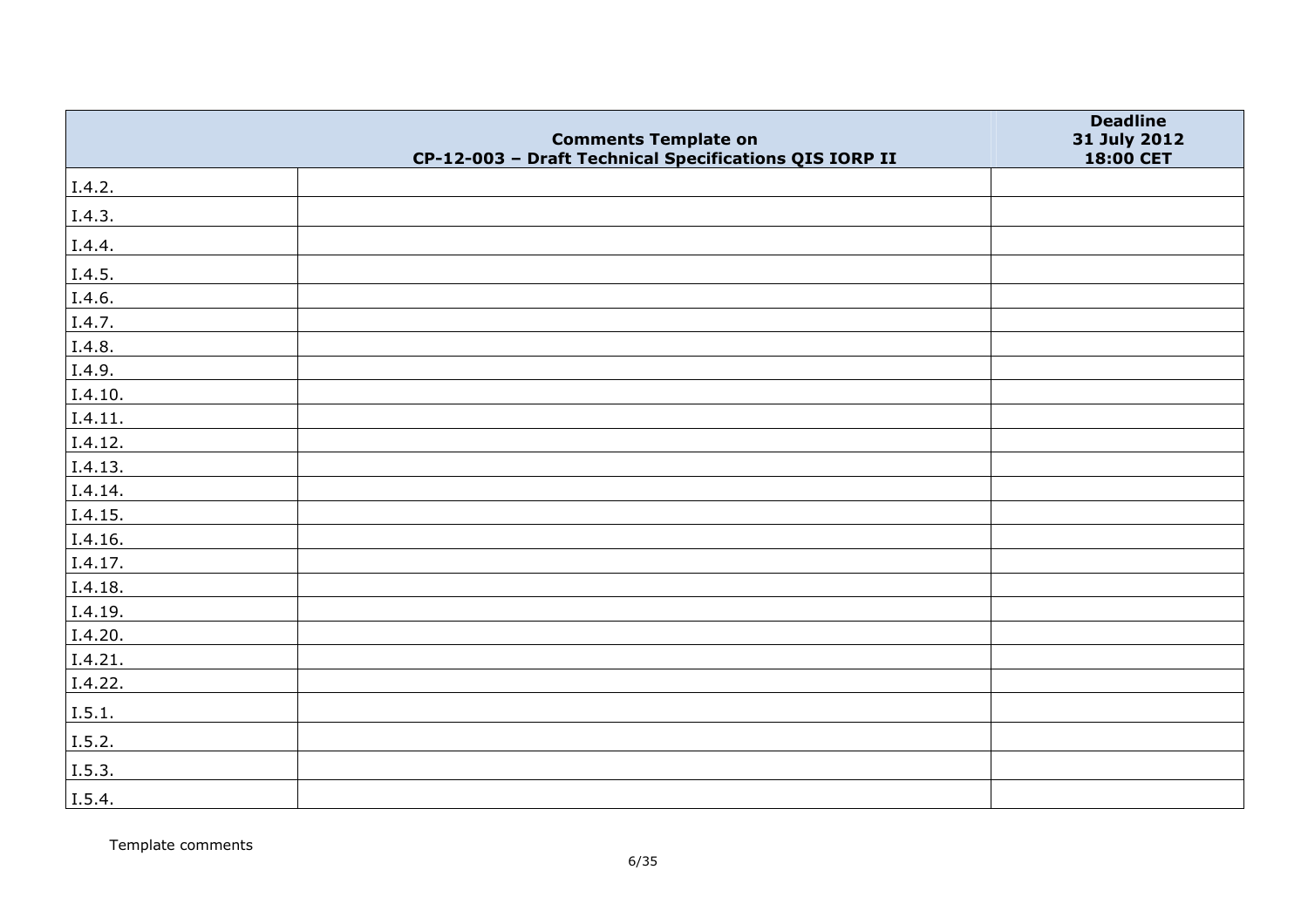|         | <b>Comments Template on</b>                            | <b>Deadline</b><br>31 July 2012 |
|---------|--------------------------------------------------------|---------------------------------|
|         | CP-12-003 - Draft Technical Specifications QIS IORP II | 18:00 CET                       |
| I.5.5.  |                                                        |                                 |
| I.5.6.  |                                                        |                                 |
| I.5.7.  |                                                        |                                 |
| I.5.8.  |                                                        |                                 |
| I.6.1.  |                                                        |                                 |
| I.6.2.  |                                                        |                                 |
| I.6.3.  |                                                        |                                 |
| I.7.1.  |                                                        |                                 |
| I.7.2.  |                                                        |                                 |
| I.7.3.  |                                                        |                                 |
| I.7.4.  |                                                        |                                 |
| I.7.5.  |                                                        |                                 |
| I.8.1.  |                                                        |                                 |
| I.8.2.  |                                                        |                                 |
| I.8.3.  |                                                        |                                 |
| I.8.4.  |                                                        |                                 |
| I.8.5.  |                                                        |                                 |
| I.8.6.  |                                                        |                                 |
| I.9.1.  |                                                        |                                 |
| I.9.2.  |                                                        |                                 |
| I.9.3.  |                                                        |                                 |
| I.10.1. |                                                        |                                 |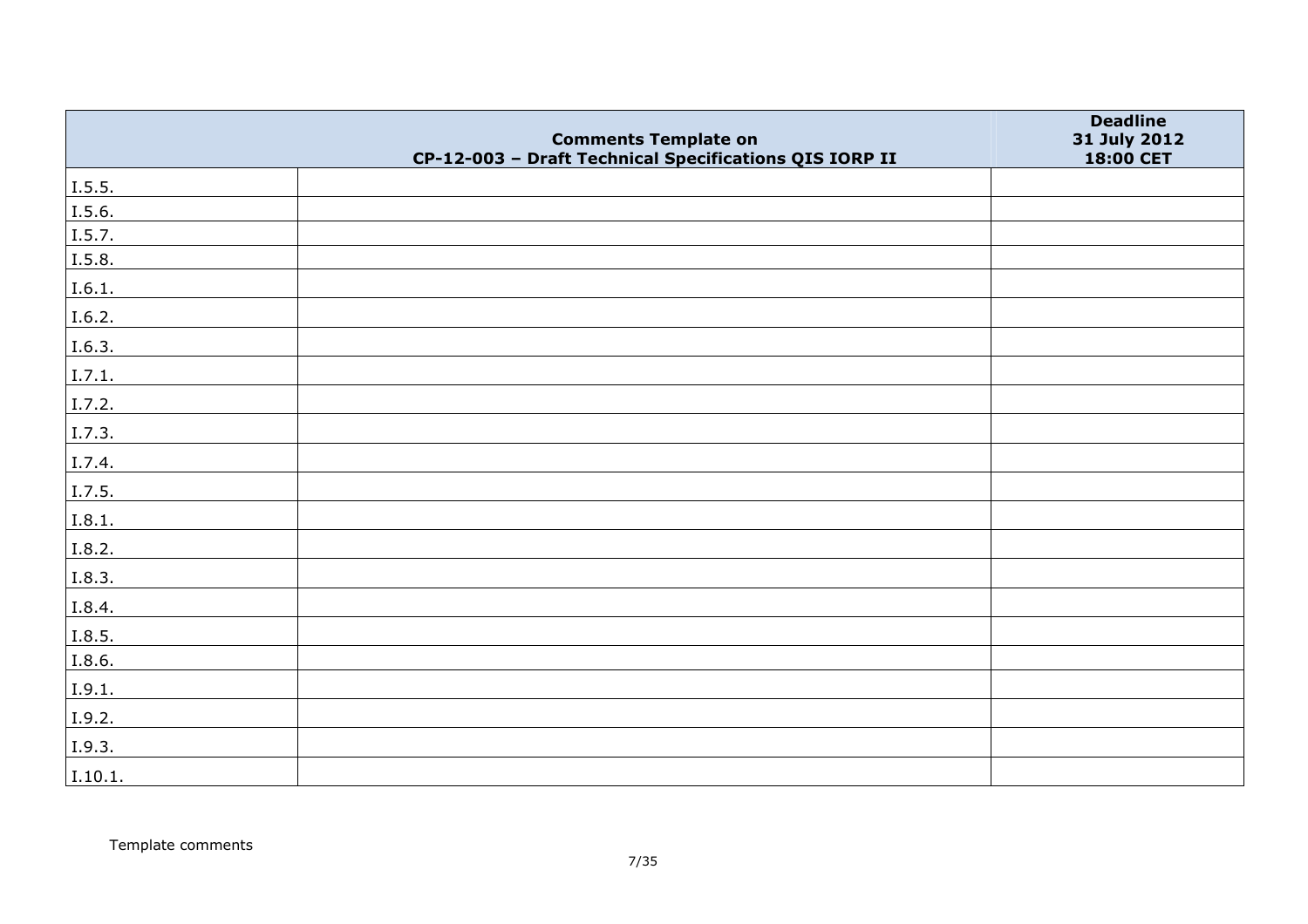|           | <b>Comments Template on</b>                            | <b>Deadline</b><br>31 July 2012 |
|-----------|--------------------------------------------------------|---------------------------------|
|           | CP-12-003 - Draft Technical Specifications QIS IORP II | 18:00 CET                       |
| I.10.2.   |                                                        |                                 |
| I.10.3.   |                                                        |                                 |
| I.10.4    |                                                        |                                 |
| I.11.1    |                                                        |                                 |
| HBS.1.1.  |                                                        |                                 |
| HBS.2.1.  |                                                        |                                 |
| HBS.2.2.  |                                                        |                                 |
| HBS.2.3.  |                                                        |                                 |
| HBS.2.4.  |                                                        |                                 |
| HBS.2.5.  |                                                        |                                 |
| HBS.2.6.  |                                                        |                                 |
| HBS.2.7.  |                                                        |                                 |
| HBS.2.8.  |                                                        |                                 |
| HBS.3.1.  |                                                        |                                 |
| HBS.3.2.  |                                                        |                                 |
| HBS.3.3.  |                                                        |                                 |
| HBS.3.4.  |                                                        |                                 |
| HBS.3.5.  |                                                        |                                 |
| HBS.3.6.  |                                                        |                                 |
| HBS.3.7.  |                                                        |                                 |
| HBS.3.8.  |                                                        |                                 |
| HBS.3.9.  |                                                        |                                 |
| HBS.3.10. |                                                        |                                 |
| HBS.3.11. |                                                        |                                 |
| HBS.3.12. |                                                        |                                 |
| HBS.3.13. |                                                        |                                 |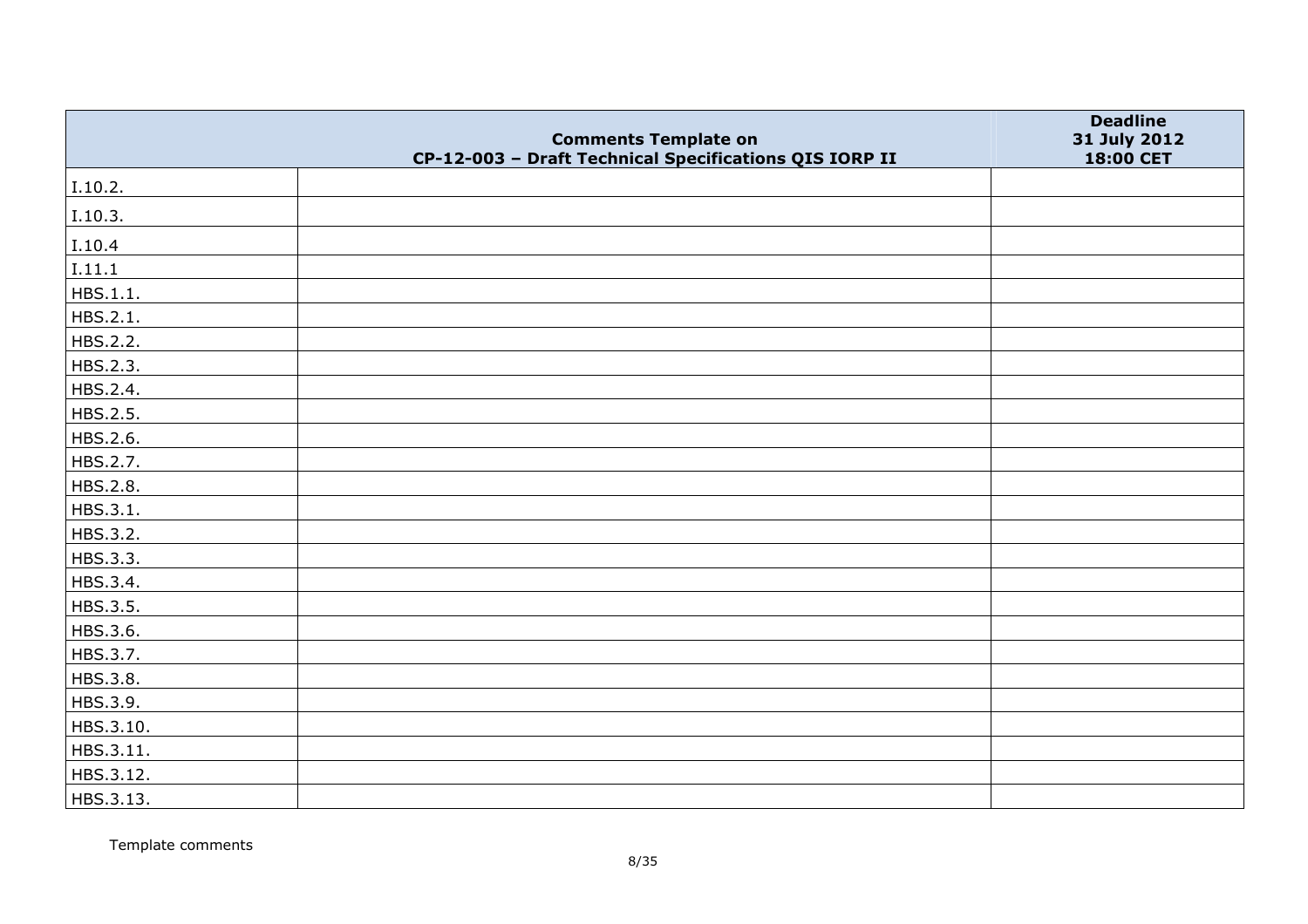|           | <b>Comments Template on</b>                            | <b>Deadline</b><br>31 July 2012 |
|-----------|--------------------------------------------------------|---------------------------------|
|           | CP-12-003 - Draft Technical Specifications QIS IORP II | 18:00 CET                       |
| HBS.3.14. |                                                        |                                 |
| HBS.3.15. |                                                        |                                 |
| HBS.3.16. |                                                        |                                 |
| HBS.3.17. |                                                        |                                 |
| HBS.3.18. |                                                        |                                 |
| HBS.3.19. |                                                        |                                 |
| HBS.3.20. |                                                        |                                 |
| HBS.3.21. |                                                        |                                 |
| HBS.3.22. |                                                        |                                 |
| HBS.3.23. |                                                        |                                 |
| HBS.3.24. |                                                        |                                 |
| HBS.3.25. |                                                        |                                 |
| HBS.3.26. |                                                        |                                 |
| HBS.3.27. |                                                        |                                 |
| HBS.3.28. |                                                        |                                 |
| HBS.3.29. |                                                        |                                 |
| HBS.4.1.  |                                                        |                                 |
| HBS.4.2.  |                                                        |                                 |
| HBS.4.3.  |                                                        |                                 |
| HBS.4.4.  |                                                        |                                 |
| HBS.4.5.  |                                                        |                                 |
| HBS.4.6.  |                                                        |                                 |
| HBS.4.7.  |                                                        |                                 |
| HBS.4.8.  |                                                        |                                 |
| HBS.4.9.  |                                                        |                                 |
| HBS.4.10. |                                                        |                                 |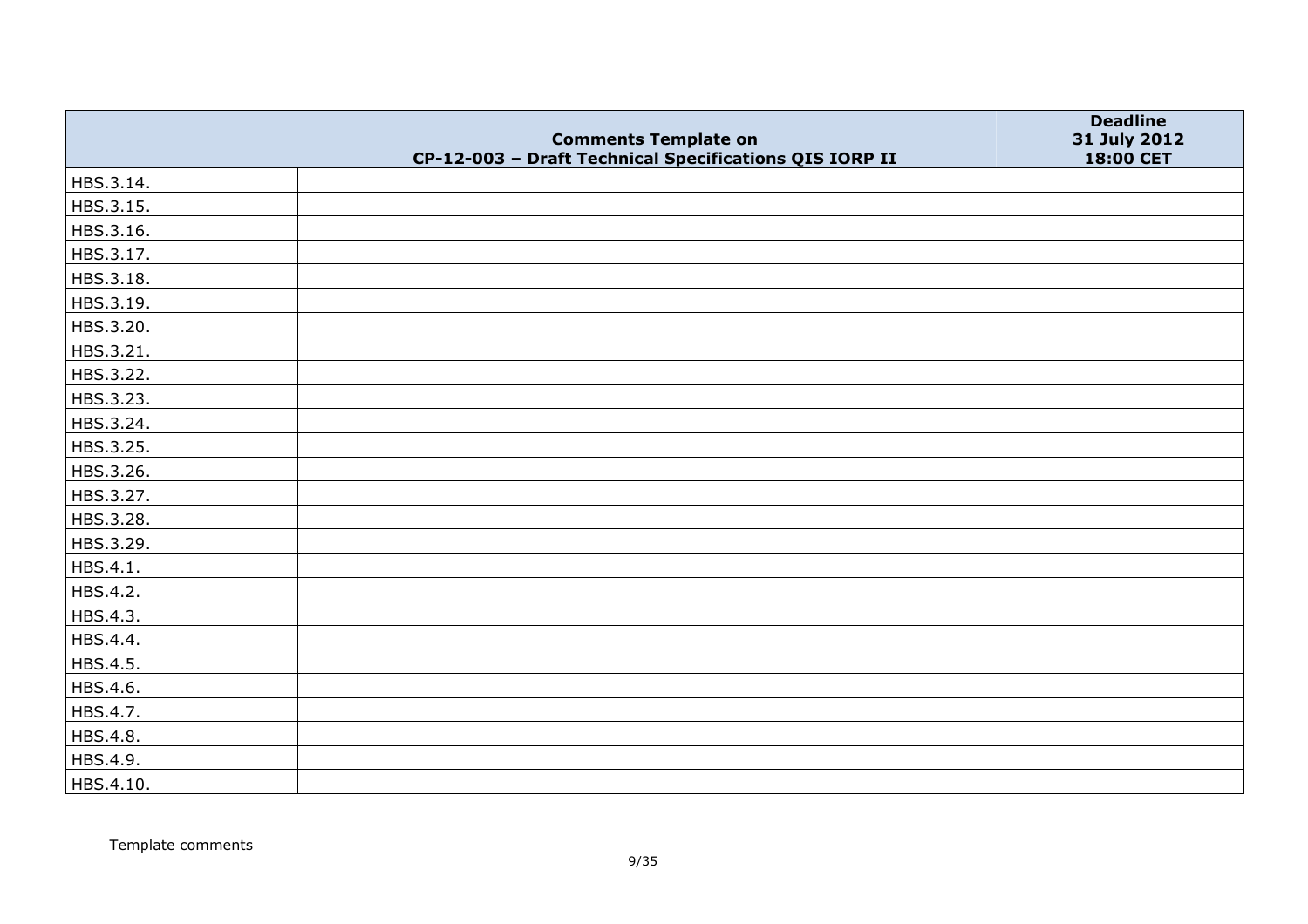|           | <b>Comments Template on</b>                            | <b>Deadline</b><br>31 July 2012 |
|-----------|--------------------------------------------------------|---------------------------------|
|           | CP-12-003 - Draft Technical Specifications QIS IORP II | 18:00 CET                       |
| HBS.4.11. |                                                        |                                 |
| HBS.4.12. |                                                        |                                 |
| HBS.4.13. |                                                        |                                 |
| HBS.4.14. |                                                        |                                 |
| HBS.4.15. |                                                        |                                 |
| HBS.4.16. |                                                        |                                 |
| HBS.4.17. |                                                        |                                 |
| HBS.4.18. |                                                        |                                 |
| HBS.4.19. |                                                        |                                 |
| HBS.4.20. |                                                        |                                 |
| HBS.4.21. |                                                        |                                 |
| HBS.4.22. |                                                        |                                 |
| HBS.4.23. |                                                        |                                 |
| HBS.4.24. |                                                        |                                 |
| HBS.4.25. |                                                        |                                 |
| HBS.4.26. |                                                        |                                 |
| HBS.4.27. |                                                        |                                 |
| HBS.4.28. |                                                        |                                 |
| HBS.4.29. |                                                        |                                 |
| HBS.4.30. |                                                        |                                 |
| HBS.4.31. |                                                        |                                 |
| HBS.4.32. |                                                        |                                 |
| HBS.4.33. |                                                        |                                 |
| HBS.4.34. |                                                        |                                 |
| HBS.4.35. |                                                        |                                 |
| HBS.4.36. |                                                        |                                 |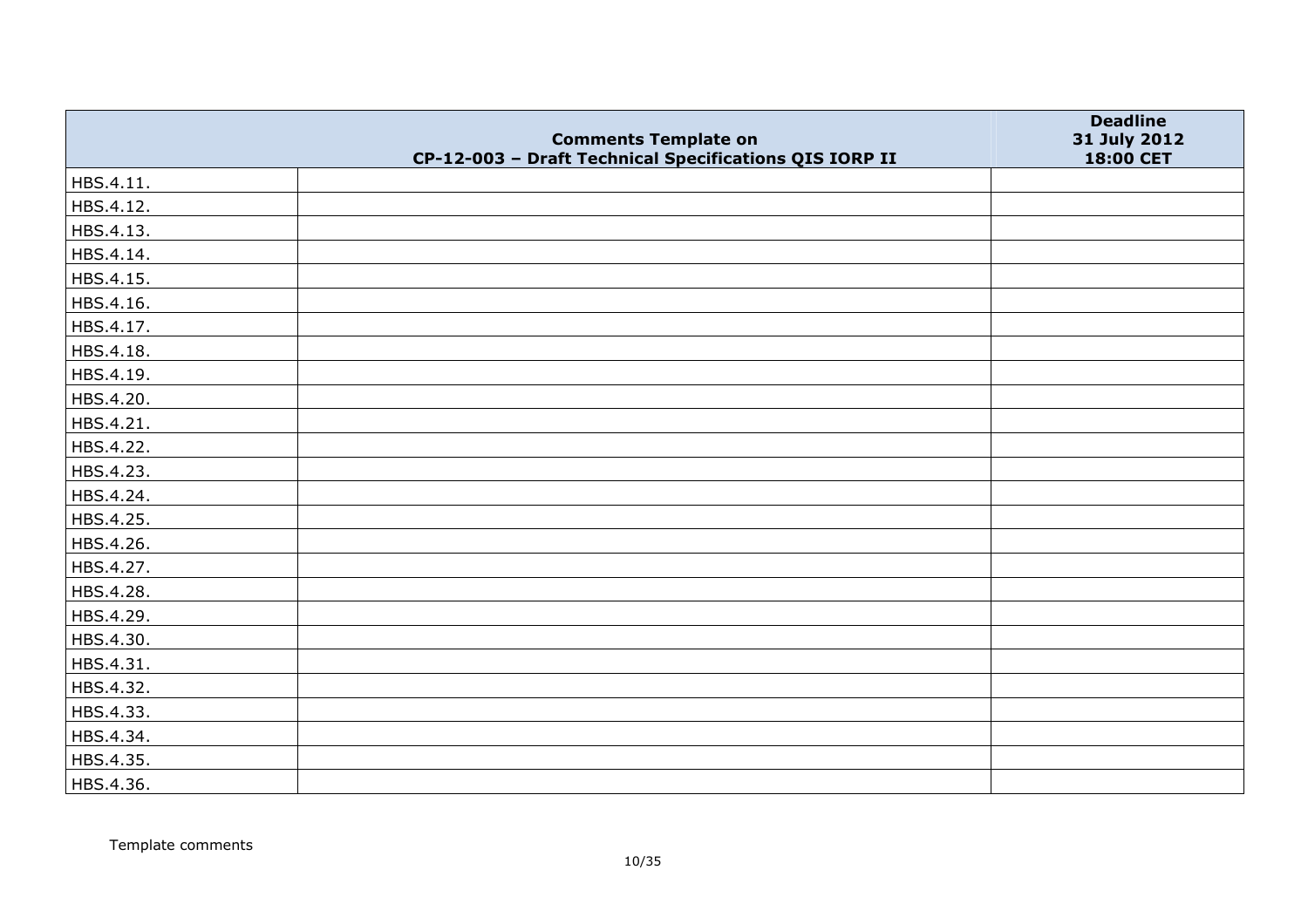|           | <b>Comments Template on</b>                            | <b>Deadline</b><br>31 July 2012 |
|-----------|--------------------------------------------------------|---------------------------------|
|           | CP-12-003 - Draft Technical Specifications QIS IORP II | 18:00 CET                       |
| HBS.4.37. |                                                        |                                 |
| HBS.4.38. |                                                        |                                 |
| HBS.4.39. |                                                        |                                 |
| HBS.4.40. |                                                        |                                 |
| HBS.4.41. |                                                        |                                 |
| HBS.4.42. |                                                        |                                 |
| HBS.4.43. |                                                        |                                 |
| HBS.4.44. |                                                        |                                 |
| HBS.4.45. |                                                        |                                 |
| HBS.4.46. |                                                        |                                 |
| HBS.4.47. |                                                        |                                 |
| HBS.4.48. |                                                        |                                 |
| HBS.4.49. |                                                        |                                 |
| HBS.4.50. |                                                        |                                 |
| HBS.4.51. |                                                        |                                 |
| HBS.4.52. |                                                        |                                 |
| HBS.4.53. |                                                        |                                 |
| HBS.4.54. |                                                        |                                 |
| HBS.4.55. |                                                        |                                 |
| HBS.4.56. |                                                        |                                 |
| HBS.4.57. |                                                        |                                 |
| HBS.4.58. |                                                        |                                 |
| HBS.4.59. |                                                        |                                 |
| HBS.4.60. |                                                        |                                 |
| HBS.4.61. |                                                        |                                 |
| HBS.5.1.  |                                                        |                                 |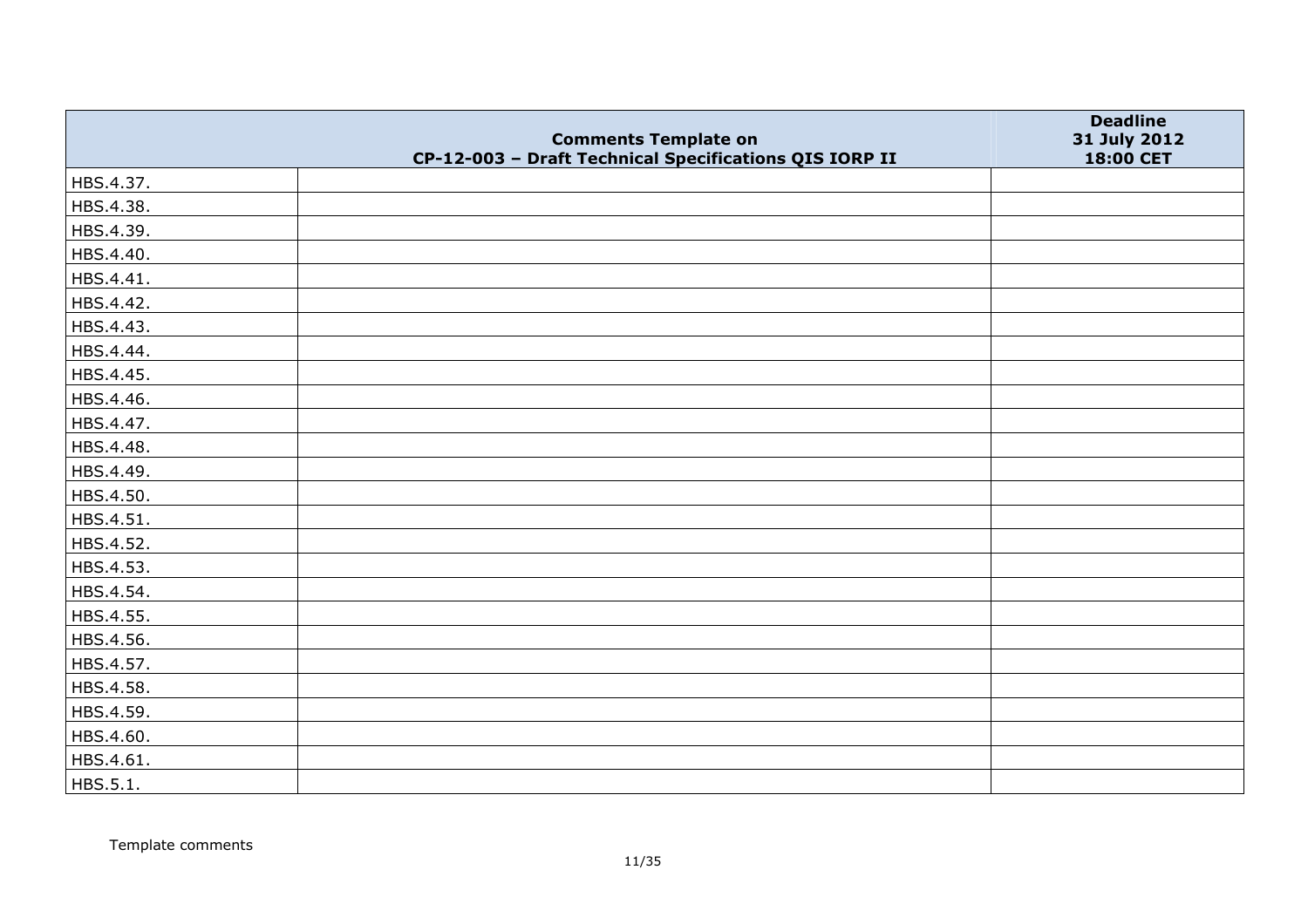|           |                                                                                       | <b>Deadline</b>           |
|-----------|---------------------------------------------------------------------------------------|---------------------------|
|           | <b>Comments Template on</b><br>CP-12-003 - Draft Technical Specifications QIS IORP II | 31 July 2012<br>18:00 CET |
| HBS.5.2.  |                                                                                       |                           |
| HBS.5.3.  |                                                                                       |                           |
| HBS.5.4.  |                                                                                       |                           |
| HBS.5.5.  |                                                                                       |                           |
| HBS.6.1.  |                                                                                       |                           |
| HBS.6.2.  |                                                                                       |                           |
| HBS.6.3.  |                                                                                       |                           |
| HBS.6.4.  |                                                                                       |                           |
| HBS.6.5.  |                                                                                       |                           |
| HBS.6.6.  |                                                                                       |                           |
| HBS.6.7.  |                                                                                       |                           |
| HBS.6.8.  |                                                                                       |                           |
| HBS.6.9.  |                                                                                       |                           |
| HBS.6.10. |                                                                                       |                           |
| HBS.6.11. |                                                                                       |                           |
| HBS.6.12. |                                                                                       |                           |
| HBS.6.13. |                                                                                       |                           |
| HBS.6.14. |                                                                                       |                           |
| HBS.6.15. |                                                                                       |                           |
| HBS.6.16. |                                                                                       |                           |
| HBS.6.17. |                                                                                       |                           |
| HBS.6.18. |                                                                                       |                           |
| HBS.6.19. |                                                                                       |                           |
| HBS.6.20. |                                                                                       |                           |
| HBS.6.21. |                                                                                       |                           |
| HBS.6.22. |                                                                                       |                           |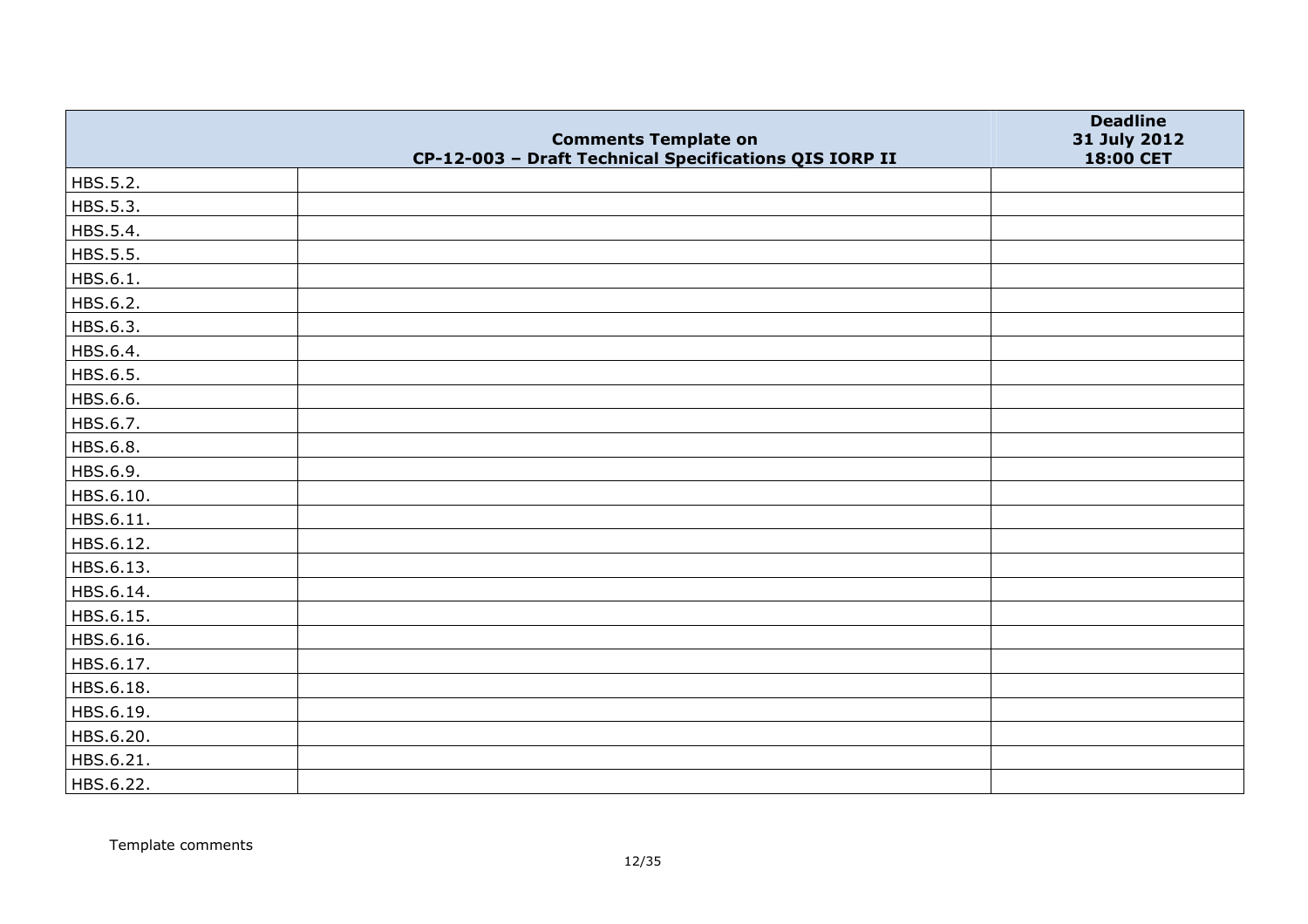|           | <b>Comments Template on</b>                            | <b>Deadline</b><br>31 July 2012 |
|-----------|--------------------------------------------------------|---------------------------------|
|           | CP-12-003 - Draft Technical Specifications QIS IORP II | 18:00 CET                       |
| HBS.6.23. |                                                        |                                 |
| HBS.6.24. |                                                        |                                 |
| HBS.6.25. |                                                        |                                 |
| HBS.6.26. |                                                        |                                 |
| HBS.6.27. |                                                        |                                 |
| HBS.6.28. |                                                        |                                 |
| HBS.6.29. |                                                        |                                 |
| HBS.6.30. |                                                        |                                 |
| HBS.6.31. |                                                        |                                 |
| HBS.6.32. |                                                        |                                 |
| HBS.6.33. |                                                        |                                 |
| HBS.6.34. |                                                        |                                 |
| HBS.6.35. |                                                        |                                 |
| HBS.6.36. |                                                        |                                 |
| HBS.6.37. |                                                        |                                 |
| HBS.6.38. |                                                        |                                 |
| HBS.6.39. |                                                        |                                 |
| HBS.6.40. |                                                        |                                 |
| HBS.6.41. |                                                        |                                 |
| HBS.6.42. |                                                        |                                 |
| HBS.6.43. |                                                        |                                 |
| HBS.6.44. |                                                        |                                 |
| HBS.6.45. |                                                        |                                 |
| HBS.6.46. |                                                        |                                 |
| HBS.6.47. |                                                        |                                 |
| HBS.6.48. |                                                        |                                 |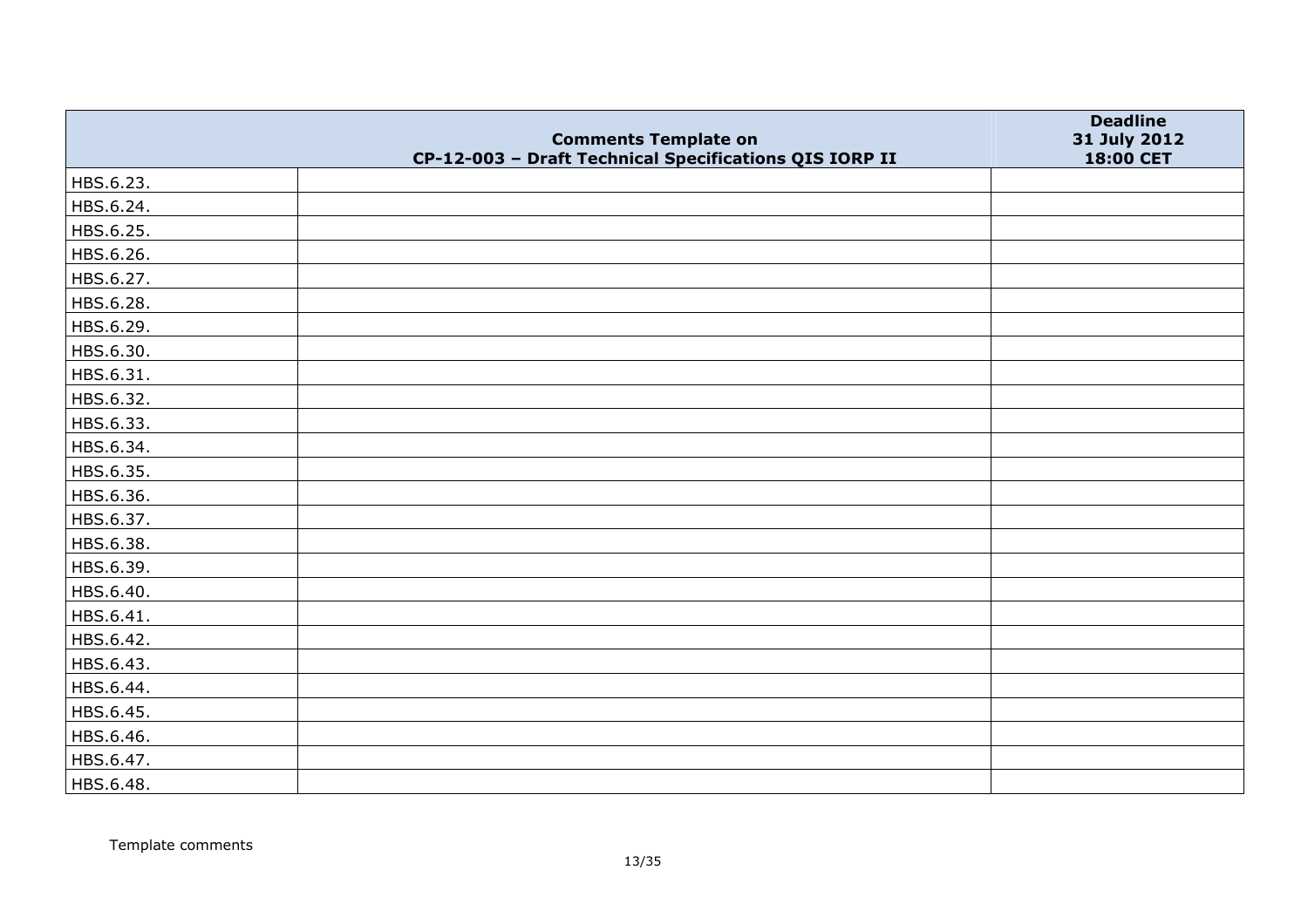|           | <b>Comments Template on</b>                            | <b>Deadline</b><br>31 July 2012 |
|-----------|--------------------------------------------------------|---------------------------------|
|           | CP-12-003 - Draft Technical Specifications QIS IORP II | 18:00 CET                       |
| HBS.6.49. |                                                        |                                 |
| HBS.6.50. |                                                        |                                 |
| HBS.6.51. |                                                        |                                 |
| HBS.6.52. |                                                        |                                 |
| HBS.6.53. |                                                        |                                 |
| HBS.6.54. |                                                        |                                 |
| HBS.6.55. |                                                        |                                 |
| HBS.6.56. |                                                        |                                 |
| HBS.6.57. |                                                        |                                 |
| HBS.6.58. |                                                        |                                 |
| HBS.6.59. |                                                        |                                 |
| HBS.6.60. |                                                        |                                 |
| HBS.6.61. |                                                        |                                 |
| HBS.6.62. |                                                        |                                 |
| HBS.6.63. |                                                        |                                 |
| HBS.6.64. |                                                        |                                 |
| HBS.6.65. |                                                        |                                 |
| HBS.6.66. |                                                        |                                 |
| HBS.6.67. |                                                        |                                 |
| HBS.6.68. |                                                        |                                 |
| HBS.6.69. |                                                        |                                 |
| HBS.6.70. |                                                        |                                 |
| HBS.6.71. |                                                        |                                 |
| HBS.6.72. |                                                        |                                 |
| HBS.6.73. |                                                        |                                 |
| HBS.6.74. |                                                        |                                 |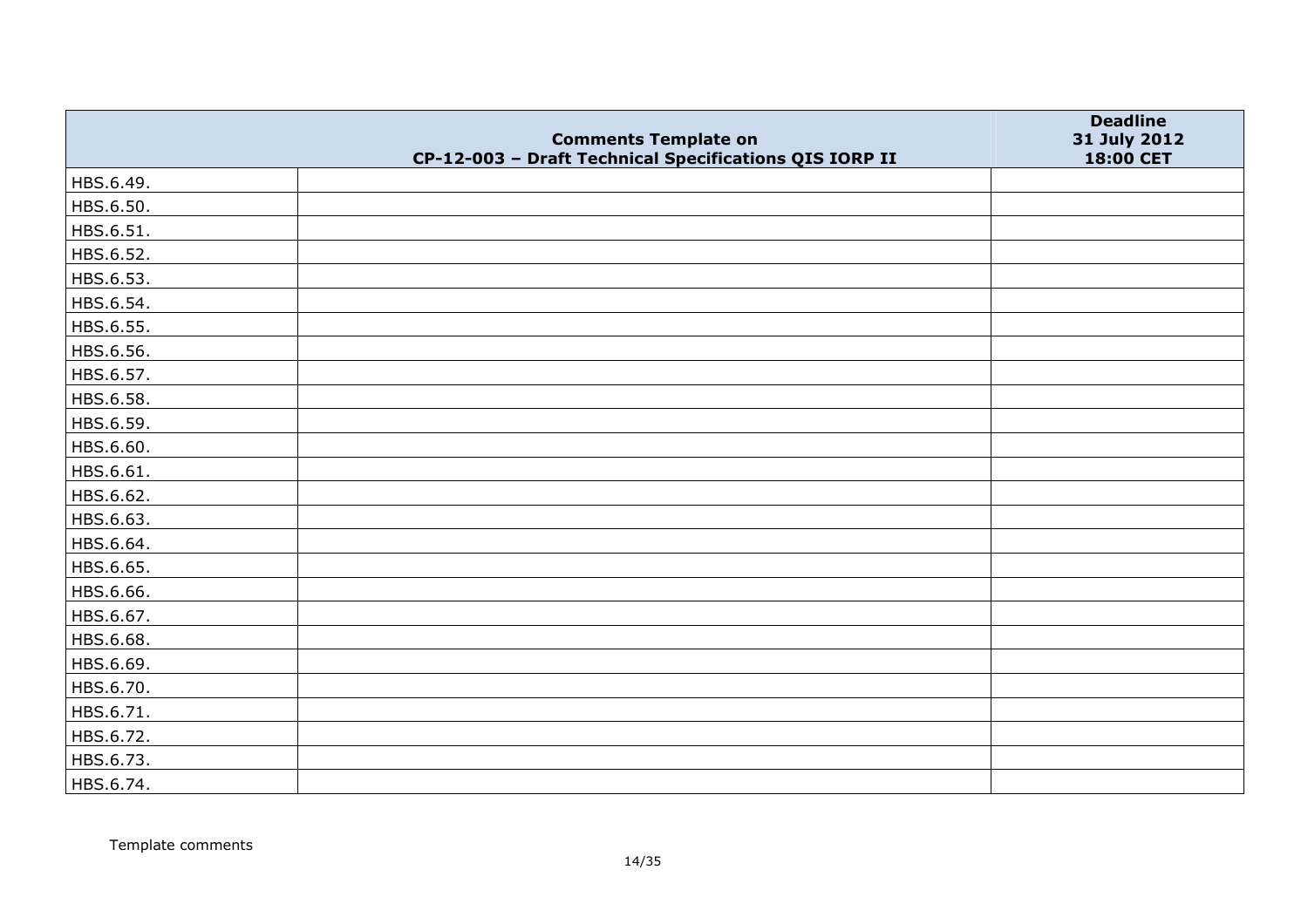|           | <b>Comments Template on</b>                            | <b>Deadline</b><br>31 July 2012 |
|-----------|--------------------------------------------------------|---------------------------------|
|           | CP-12-003 - Draft Technical Specifications QIS IORP II | 18:00 CET                       |
| HBS.6.75. |                                                        |                                 |
| HBS.6.76. |                                                        |                                 |
| HBS.6.77. |                                                        |                                 |
| HBS.6.78. |                                                        |                                 |
| HBS.6.79. |                                                        |                                 |
| HBS.6.80. |                                                        |                                 |
| HBS.6.81. |                                                        |                                 |
| HBS.6.82. |                                                        |                                 |
| HBS.6.83. |                                                        |                                 |
| HBS.6.84. |                                                        |                                 |
| HBS.6.85. |                                                        |                                 |
| HBS.6.86. |                                                        |                                 |
| HBS.6.87. |                                                        |                                 |
| HBS.6.88. |                                                        |                                 |
| HBS.6.89. |                                                        |                                 |
| HBS.6.90. |                                                        |                                 |
| HBS.7.1.  |                                                        |                                 |
| HBS.7.2.  |                                                        |                                 |
| HBS.7.3.  |                                                        |                                 |
| HBS.7.4.  |                                                        |                                 |
| HBS.7.5.  |                                                        |                                 |
| HBS.7.6.  |                                                        |                                 |
| HBS.7.7.  |                                                        |                                 |
| HBS.7.8.  |                                                        |                                 |
| HBS.7.9.  |                                                        |                                 |
| HBS.7.10. |                                                        |                                 |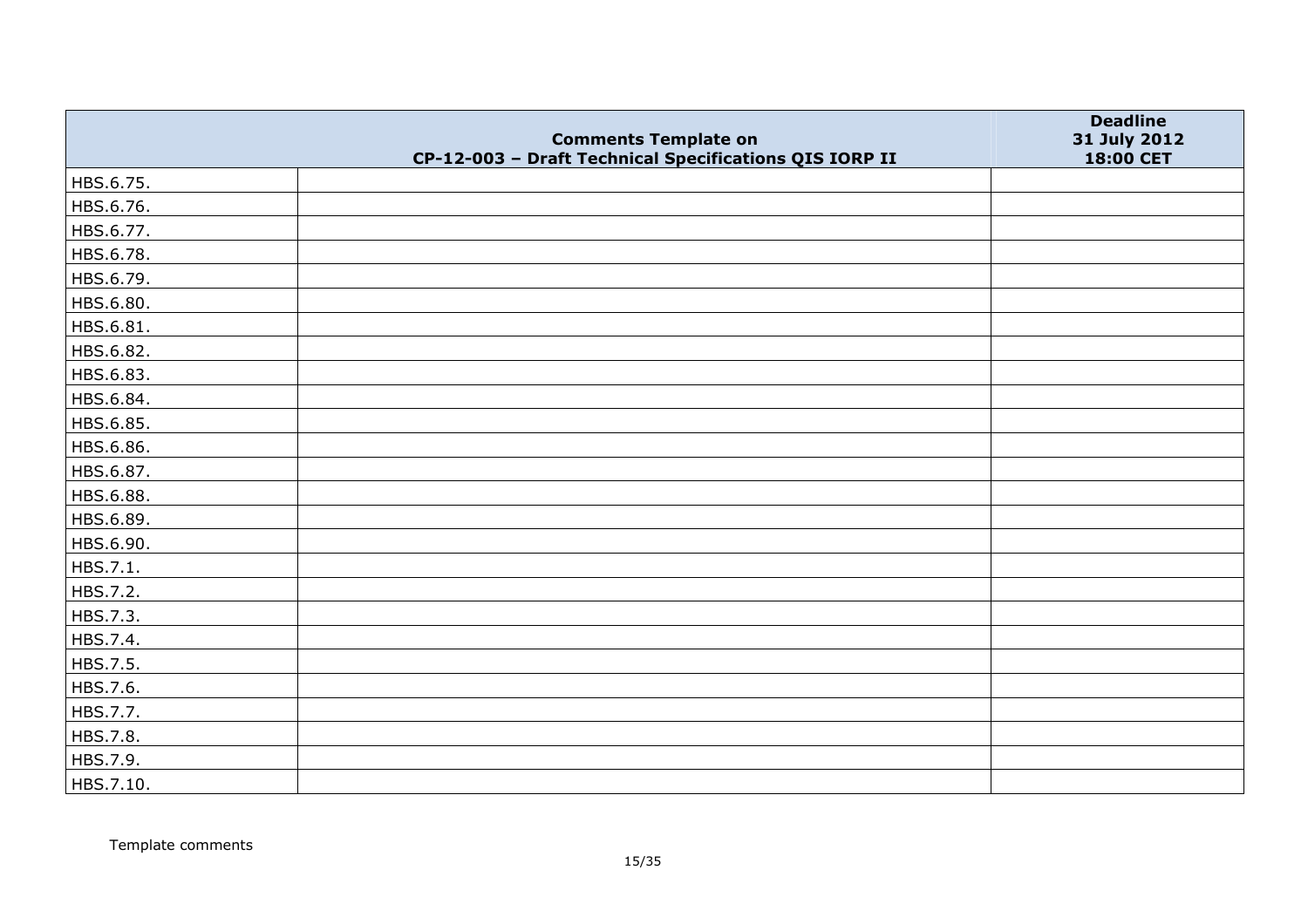|           | <b>Comments Template on</b>                            | <b>Deadline</b><br>31 July 2012 |
|-----------|--------------------------------------------------------|---------------------------------|
|           | CP-12-003 - Draft Technical Specifications QIS IORP II | 18:00 CET                       |
| HBS.7.11. |                                                        |                                 |
| HBS.7.12. |                                                        |                                 |
| HBS.7.13. |                                                        |                                 |
| HBS.7.14. |                                                        |                                 |
| HBS.7.15. |                                                        |                                 |
| HBS.7.16. |                                                        |                                 |
| HBS.7.17. |                                                        |                                 |
| HBS.7.18. |                                                        |                                 |
| HBS.7.19. |                                                        |                                 |
| HBS.7.20. |                                                        |                                 |
| HBS.7.21. |                                                        |                                 |
| HBS.7.22. |                                                        |                                 |
| HBS.7.23. |                                                        |                                 |
| HBS.7.24. |                                                        |                                 |
| HBS.7.25. |                                                        |                                 |
| HBS.7.26. |                                                        |                                 |
| HBS.7.27. |                                                        |                                 |
| HBS.7.28. |                                                        |                                 |
| HBS.7.29. |                                                        |                                 |
| HBS.7.30. |                                                        |                                 |
| HBS.7.31. |                                                        |                                 |
| HBS.7.32. |                                                        |                                 |
| HBS.7.33. |                                                        |                                 |
| HBS.7.34. |                                                        |                                 |
| HBS.7.35. |                                                        |                                 |
| HBS.7.36. |                                                        |                                 |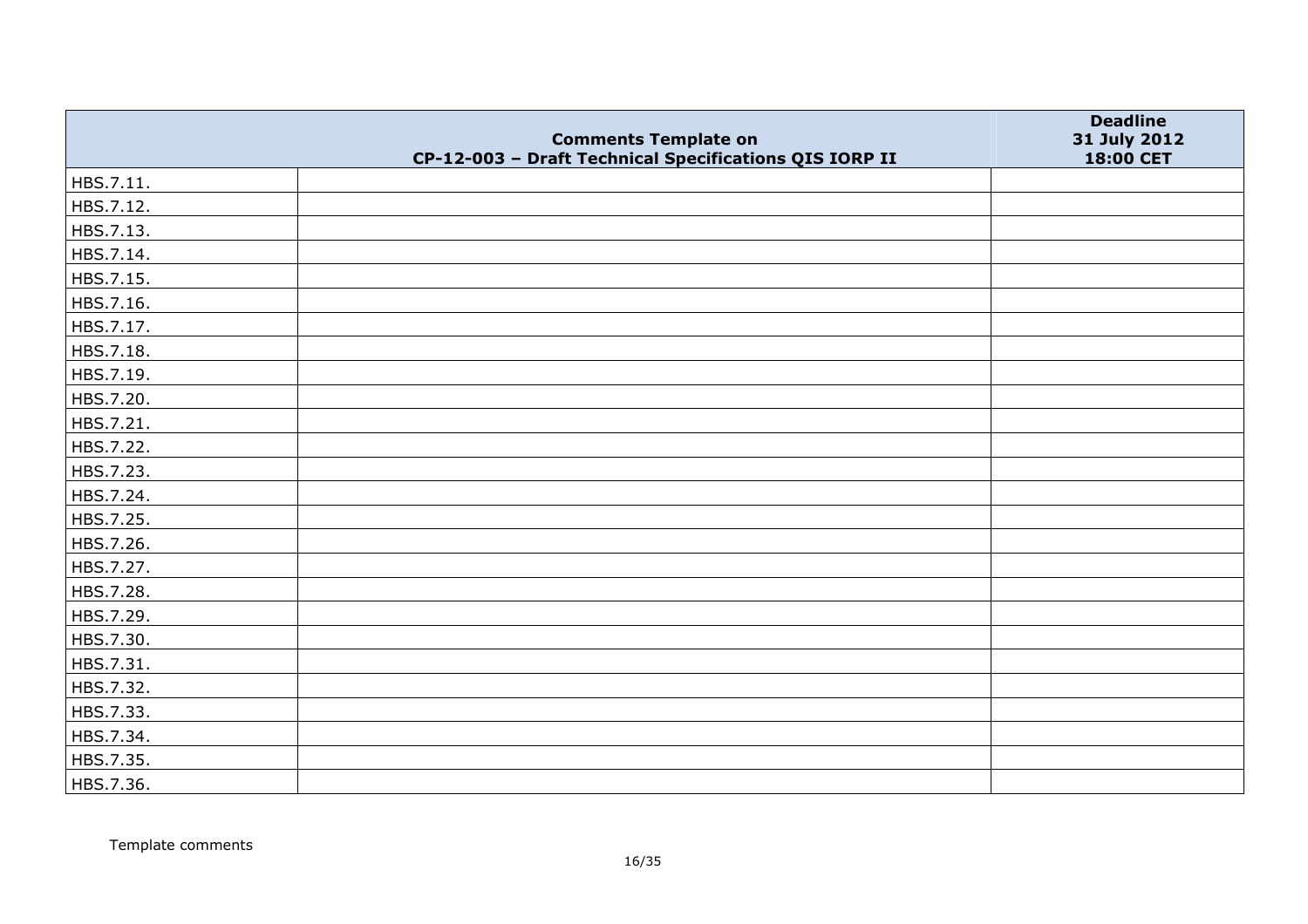|           | <b>Comments Template on</b>                                                                          | <b>Deadline</b><br>31 July 2012 |
|-----------|------------------------------------------------------------------------------------------------------|---------------------------------|
|           | CP-12-003 - Draft Technical Specifications QIS IORP II                                               | 18:00 CET                       |
| HBS.7.37. |                                                                                                      |                                 |
| HBS.7.38. |                                                                                                      |                                 |
| HBS.7.39. |                                                                                                      |                                 |
| HBS.7.40. |                                                                                                      |                                 |
| HBS.7.41. |                                                                                                      |                                 |
| HBS.7.42. |                                                                                                      |                                 |
| HBS.8.1.  |                                                                                                      |                                 |
| HBS.8.2.  |                                                                                                      |                                 |
| HBS.8.3.  |                                                                                                      |                                 |
| HBS.8.4.  |                                                                                                      |                                 |
| HBS.8.5.  |                                                                                                      |                                 |
| HBS.8.6.  |                                                                                                      |                                 |
| HBS.8.7.  |                                                                                                      |                                 |
| HBS.8.8.  |                                                                                                      |                                 |
| HBS.8.9.  |                                                                                                      |                                 |
| HBS.8.10. |                                                                                                      |                                 |
|           | Not being a participant in QIS 5, it would be an additional burden to get the right understanding of |                                 |
| HBS.8.11. | QIS5. We would appreciate a direct description of the content without such reference.                |                                 |
| HBS.8.12. |                                                                                                      |                                 |
| HBS.8.13. |                                                                                                      |                                 |
| HBS.8.14. |                                                                                                      |                                 |
| HBS.8.15. |                                                                                                      |                                 |
| HBS.8.16. |                                                                                                      |                                 |
| HBS.8.17. |                                                                                                      |                                 |
| HBS.8.18. |                                                                                                      |                                 |
| HBS.8.19. |                                                                                                      |                                 |
| HBS.8.20. |                                                                                                      |                                 |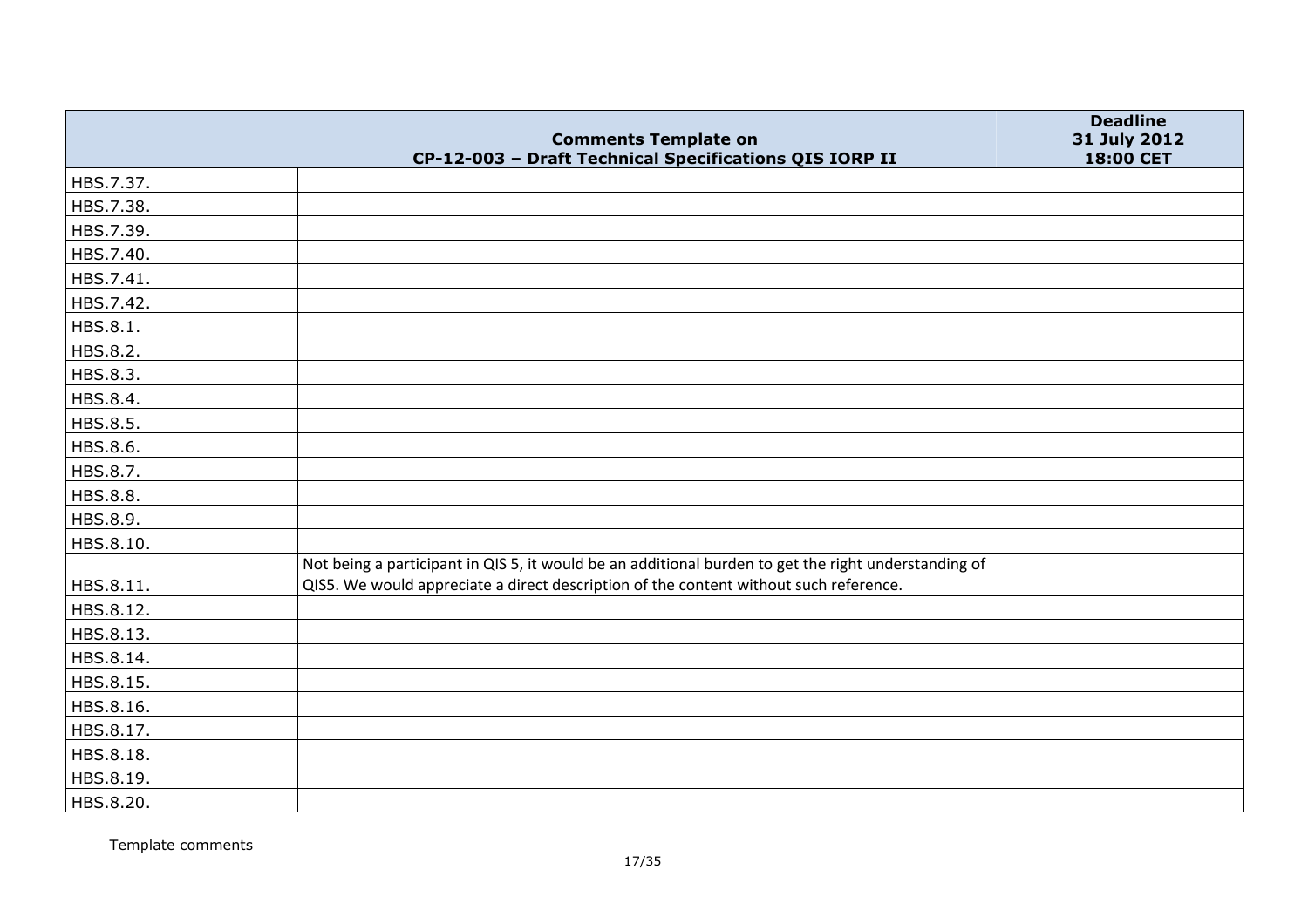|                   | <b>Comments Template on</b>                            | <b>Deadline</b><br>31 July 2012 |
|-------------------|--------------------------------------------------------|---------------------------------|
|                   | CP-12-003 - Draft Technical Specifications QIS IORP II | 18:00 CET                       |
| HBS.8.21.         |                                                        |                                 |
| HBS.8.22.         |                                                        |                                 |
| HBS.8.23.         |                                                        |                                 |
| HBS.8.24.         |                                                        |                                 |
| HBS.9.1.          |                                                        |                                 |
| HBS.9.2.          |                                                        |                                 |
| HBS.9.3.          |                                                        |                                 |
| HBS.9.4.          |                                                        |                                 |
| HBS.9.5.          |                                                        |                                 |
| HBS.9.6.          |                                                        |                                 |
| HBS.9.7.          |                                                        |                                 |
| HBS.9.8.          |                                                        |                                 |
| HBS.9.9.          |                                                        |                                 |
| SCR.1.1.          |                                                        |                                 |
| SCR.1.2.          |                                                        |                                 |
| SCR.1.3.          |                                                        |                                 |
| SCR.1.4.          |                                                        |                                 |
| $\vert$ SCR.1.5.  |                                                        |                                 |
| SCR.1.6.          |                                                        |                                 |
| SCR.1.7.          |                                                        |                                 |
| SCR.1.8.          |                                                        |                                 |
| SCR.1.9.          |                                                        |                                 |
| $\vert$ SCR.1.10. |                                                        |                                 |
| SCR.1.11.         |                                                        |                                 |
| $ $ SCR.1.12.     |                                                        |                                 |
| SCR.1.13.         |                                                        |                                 |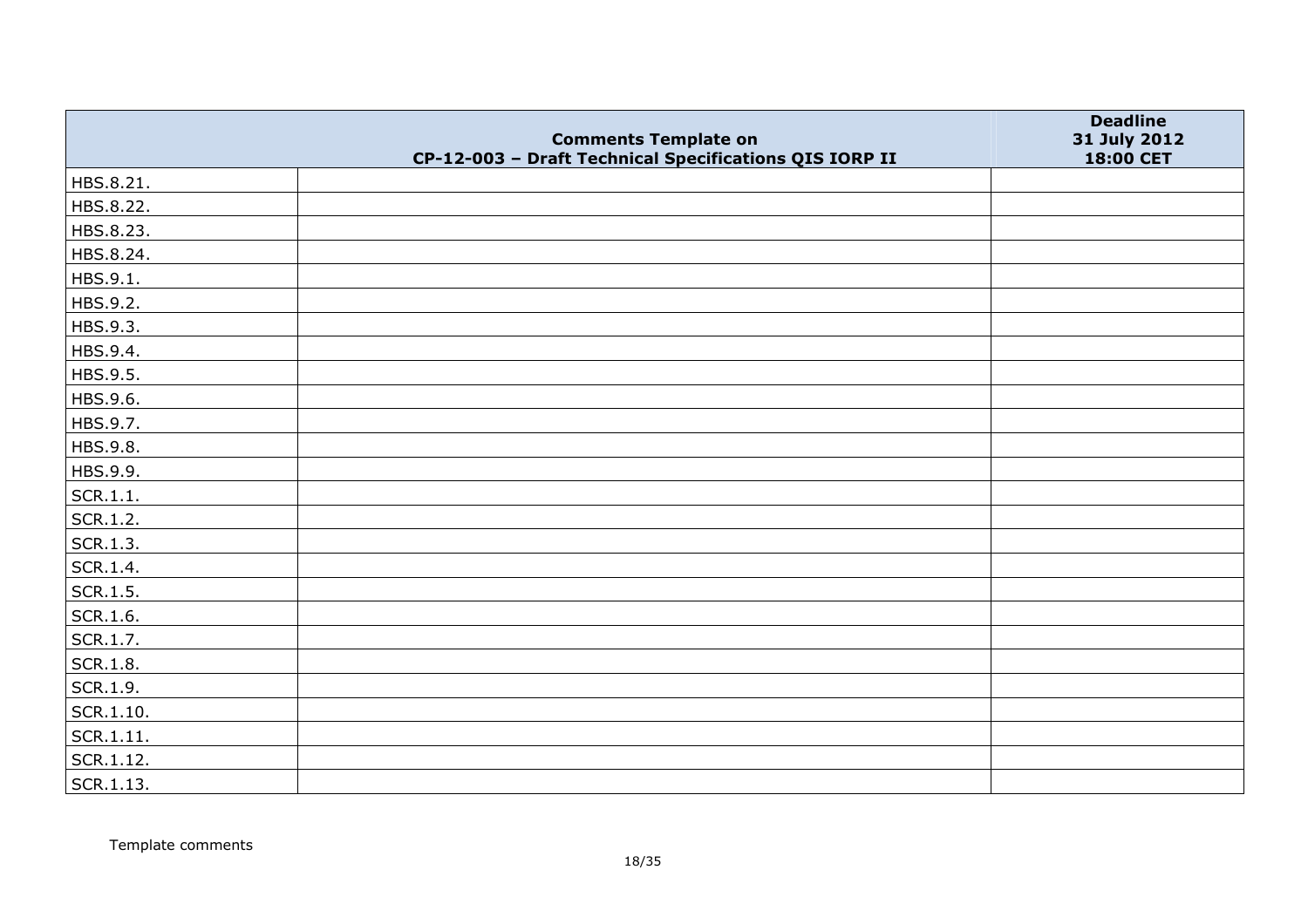|                   |                                                                                       | <b>Deadline</b>           |
|-------------------|---------------------------------------------------------------------------------------|---------------------------|
|                   | <b>Comments Template on</b><br>CP-12-003 - Draft Technical Specifications QIS IORP II | 31 July 2012<br>18:00 CET |
| SCR.1.14.         |                                                                                       |                           |
| SCR.1.15.         |                                                                                       |                           |
| $\vert$ SCR.1.16. |                                                                                       |                           |
| SCR.1.17.         |                                                                                       |                           |
| $ $ SCR.1.18.     |                                                                                       |                           |
| $ $ SCR.1.19.     |                                                                                       |                           |
| SCR.1.20.         |                                                                                       |                           |
| $ $ SCR.1.21.     |                                                                                       |                           |
| SCR.1.22.         |                                                                                       |                           |
| SCR.1.23.         |                                                                                       |                           |
| SCR.1.24.         |                                                                                       |                           |
| SCR.1.25.         |                                                                                       |                           |
| SCR.2.1.          |                                                                                       |                           |
| SCR.2.2.          |                                                                                       |                           |
| SCR.2.3.          |                                                                                       |                           |
| SCR.2.4.          |                                                                                       |                           |
| SCR.2.5.          |                                                                                       |                           |
| SCR.2.6.          |                                                                                       |                           |
| SCR.2.7.          |                                                                                       |                           |
| SCR.2.8.          |                                                                                       |                           |
| SCR.2.9.          |                                                                                       |                           |
| SCR.2.10.         |                                                                                       |                           |
| SCR.2.11.         |                                                                                       |                           |
| SCR.2.12.         |                                                                                       |                           |
| SCR.2.13.         |                                                                                       |                           |
| SCR.2.14.         |                                                                                       |                           |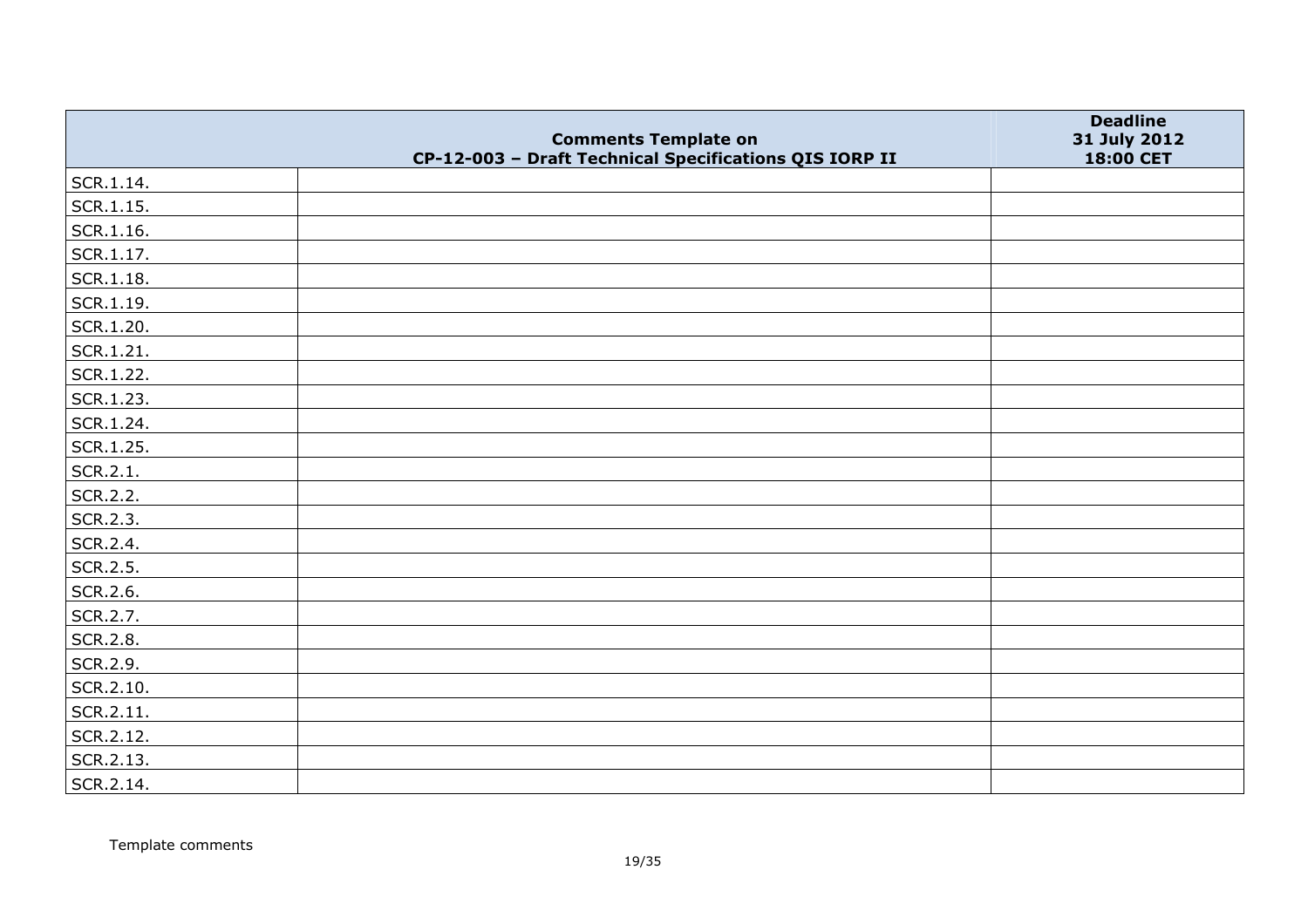|           | <b>Comments Template on</b>                            | <b>Deadline</b><br>31 July 2012 |
|-----------|--------------------------------------------------------|---------------------------------|
|           | CP-12-003 - Draft Technical Specifications QIS IORP II | 18:00 CET                       |
| SCR.2.15. |                                                        |                                 |
| SCR.2.16. |                                                        |                                 |
| SCR.2.17. |                                                        |                                 |
| SCR.2.18. |                                                        |                                 |
| SCR.2.19. |                                                        |                                 |
| SCR.2.20. |                                                        |                                 |
| SCR.2.21. |                                                        |                                 |
| SCR.2.22. |                                                        |                                 |
| SCR.2.23. |                                                        |                                 |
| SCR.2.24. |                                                        |                                 |
| SCR.2.25. |                                                        |                                 |
| SCR.2.26. |                                                        |                                 |
| SCR.2.27. |                                                        |                                 |
| SCR.2.28. |                                                        |                                 |
| SCR.2.29. |                                                        |                                 |
| SCR.2.30. |                                                        |                                 |
| SCR.2.31. |                                                        |                                 |
| SCR.2.32. |                                                        |                                 |
| SCR.2.33. |                                                        |                                 |
| SCR.2.34. |                                                        |                                 |
| SCR.2.35. |                                                        |                                 |
| SCR.3.1.  |                                                        |                                 |
| SCR.3.2.  |                                                        |                                 |
| SCR.3.3.  |                                                        |                                 |
| SCR.3.4.  |                                                        |                                 |
| SCR.3.5.  |                                                        |                                 |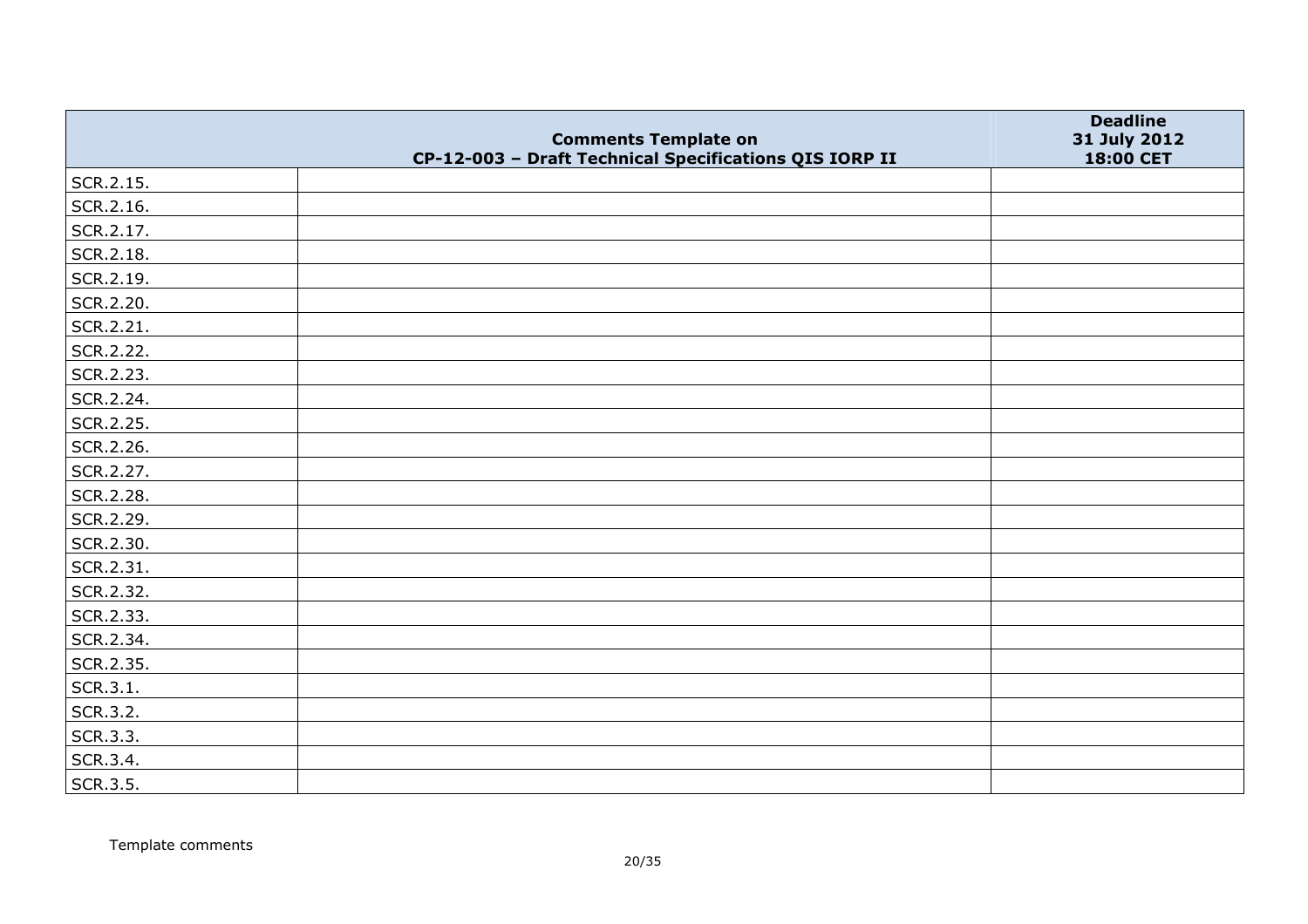|                   |                                                                                       | <b>Deadline</b>           |
|-------------------|---------------------------------------------------------------------------------------|---------------------------|
|                   | <b>Comments Template on</b><br>CP-12-003 - Draft Technical Specifications QIS IORP II | 31 July 2012<br>18:00 CET |
| SCR.3.6.          |                                                                                       |                           |
| SCR.4.1.          |                                                                                       |                           |
| SCR.4.2.          |                                                                                       |                           |
| SCR.4.3.          |                                                                                       |                           |
| SCR.4.4.          |                                                                                       |                           |
| SCR.5.1.          |                                                                                       |                           |
| SCR.5.2.          |                                                                                       |                           |
| SCR.5.3.          |                                                                                       |                           |
| SCR.5.4.          |                                                                                       |                           |
| SCR.5.5.          |                                                                                       |                           |
| SCR.5.6.          |                                                                                       |                           |
| SCR.5.7.          |                                                                                       |                           |
| SCR.5.8.          |                                                                                       |                           |
| SCR.5.9.          |                                                                                       |                           |
| SCR.5.10.         |                                                                                       |                           |
| SCR.5.11.         |                                                                                       |                           |
| SCR.5.12.         |                                                                                       |                           |
| $\vert$ SCR.5.13. |                                                                                       |                           |
| $ $ SCR.5.14.     |                                                                                       |                           |
| SCR.5.15.         |                                                                                       |                           |
| SCR.5.16.         |                                                                                       |                           |
| SCR.5.17.         |                                                                                       |                           |
| SCR.5.18.         |                                                                                       |                           |
| SCR.5.19.         |                                                                                       |                           |
| SCR.5.20.         |                                                                                       |                           |
| SCR.5.21.         |                                                                                       |                           |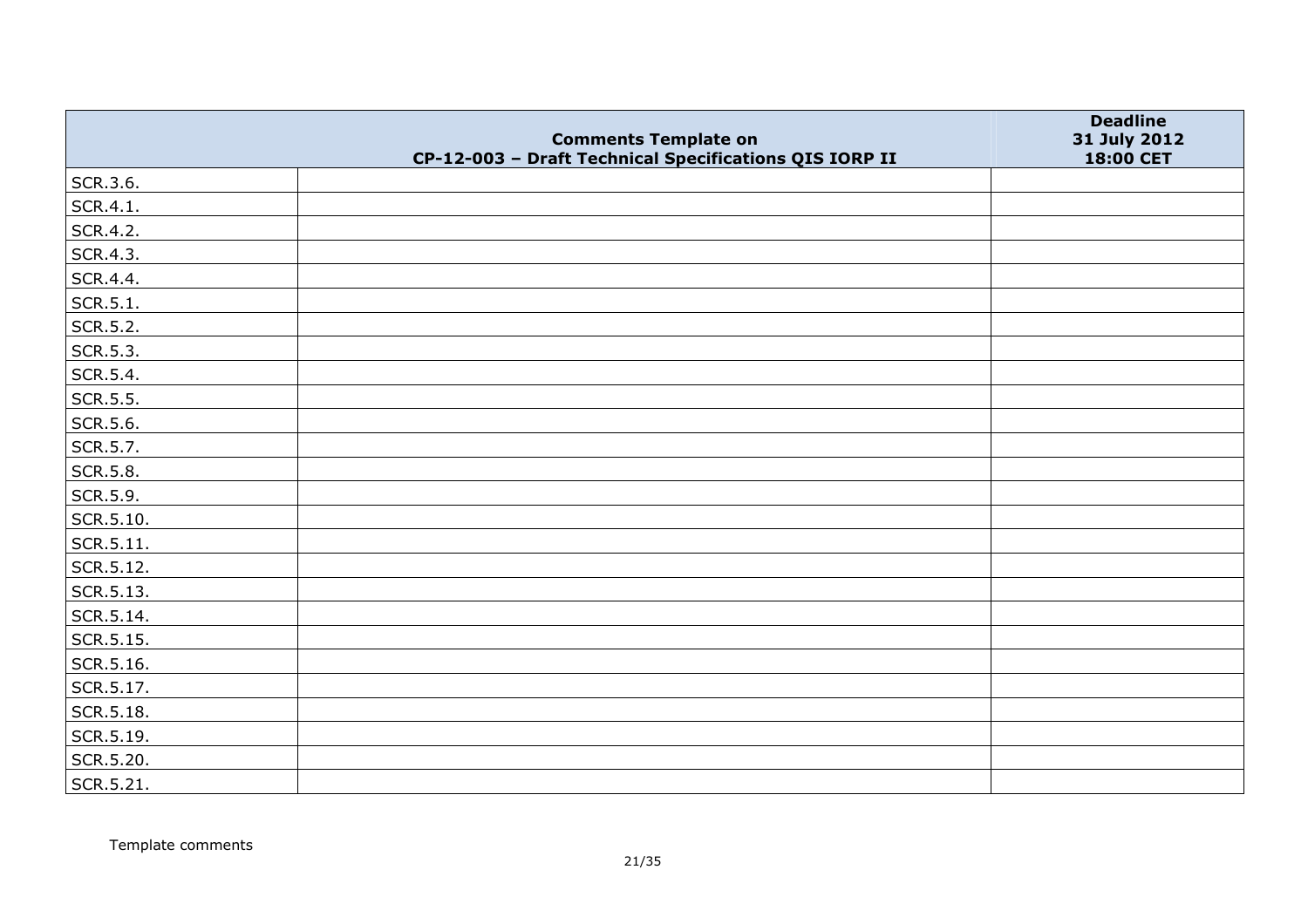|           | <b>Comments Template on</b>                            | <b>Deadline</b><br>31 July 2012 |
|-----------|--------------------------------------------------------|---------------------------------|
|           | CP-12-003 - Draft Technical Specifications QIS IORP II | 18:00 CET                       |
| SCR.5.22. |                                                        |                                 |
| SCR.5.23. |                                                        |                                 |
| SCR.5.24. |                                                        |                                 |
| SCR.5.25. |                                                        |                                 |
| SCR.5.26. |                                                        |                                 |
| SCR.5.27. |                                                        |                                 |
| SCR.5.28. |                                                        |                                 |
| SCR.5.29. |                                                        |                                 |
| SCR.5.30. |                                                        |                                 |
| SCR.5.31. |                                                        |                                 |
| SCR.5.32. |                                                        |                                 |
| SCR.5.33. |                                                        |                                 |
| SCR.5.34. |                                                        |                                 |
| SCR.5.35. |                                                        |                                 |
| SCR.5.36. |                                                        |                                 |
| SCR.5.37. |                                                        |                                 |
| SCR.5.38. |                                                        |                                 |
| SCR.5.39. |                                                        |                                 |
| SCR.5.40. |                                                        |                                 |
| SCR.5.41. |                                                        |                                 |
| SCR.5.42. |                                                        |                                 |
| SCR.5.43. |                                                        |                                 |
| SCR.5.44. |                                                        |                                 |
| SCR.5.45. |                                                        |                                 |
| SCR.5.46. |                                                        |                                 |
| SCR.5.47. |                                                        |                                 |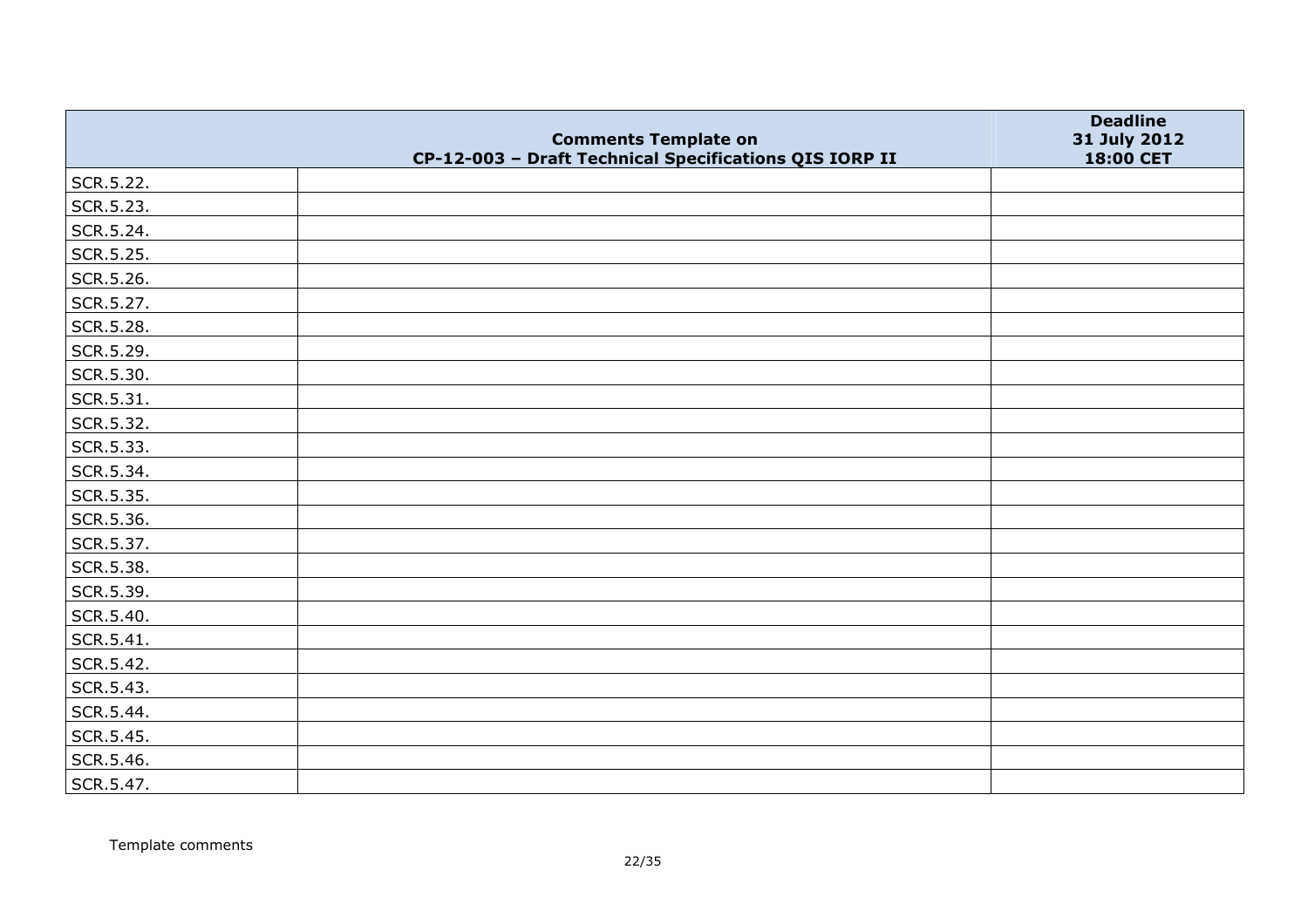|           | <b>Comments Template on</b>                            | <b>Deadline</b><br>31 July 2012 |
|-----------|--------------------------------------------------------|---------------------------------|
|           | CP-12-003 - Draft Technical Specifications QIS IORP II | 18:00 CET                       |
| SCR.5.48. |                                                        |                                 |
| SCR.5.49. |                                                        |                                 |
| SCR.5.50. |                                                        |                                 |
| SCR.5.51. |                                                        |                                 |
| SCR.5.52. |                                                        |                                 |
| SCR.5.53. |                                                        |                                 |
| SCR.5.54. |                                                        |                                 |
| SCR.5.55. |                                                        |                                 |
| SCR.5.56. |                                                        |                                 |
| SCR.5.57. |                                                        |                                 |
| SCR.5.58. |                                                        |                                 |
| SCR.5.59. |                                                        |                                 |
| SCR.5.60. |                                                        |                                 |
| SCR.5.61. |                                                        |                                 |
| SCR.5.62. |                                                        |                                 |
| SCR.5.63. |                                                        |                                 |
| SCR.5.64. |                                                        |                                 |
| SCR.5.65. |                                                        |                                 |
| SCR.5.66. |                                                        |                                 |
| SCR.5.67. |                                                        |                                 |
| SCR.5.68. |                                                        |                                 |
| SCR.5.69. |                                                        |                                 |
| SCR.5.70. |                                                        |                                 |
| SCR.5.71. |                                                        |                                 |
| SCR.5.72. |                                                        |                                 |
| SCR.5.73. |                                                        |                                 |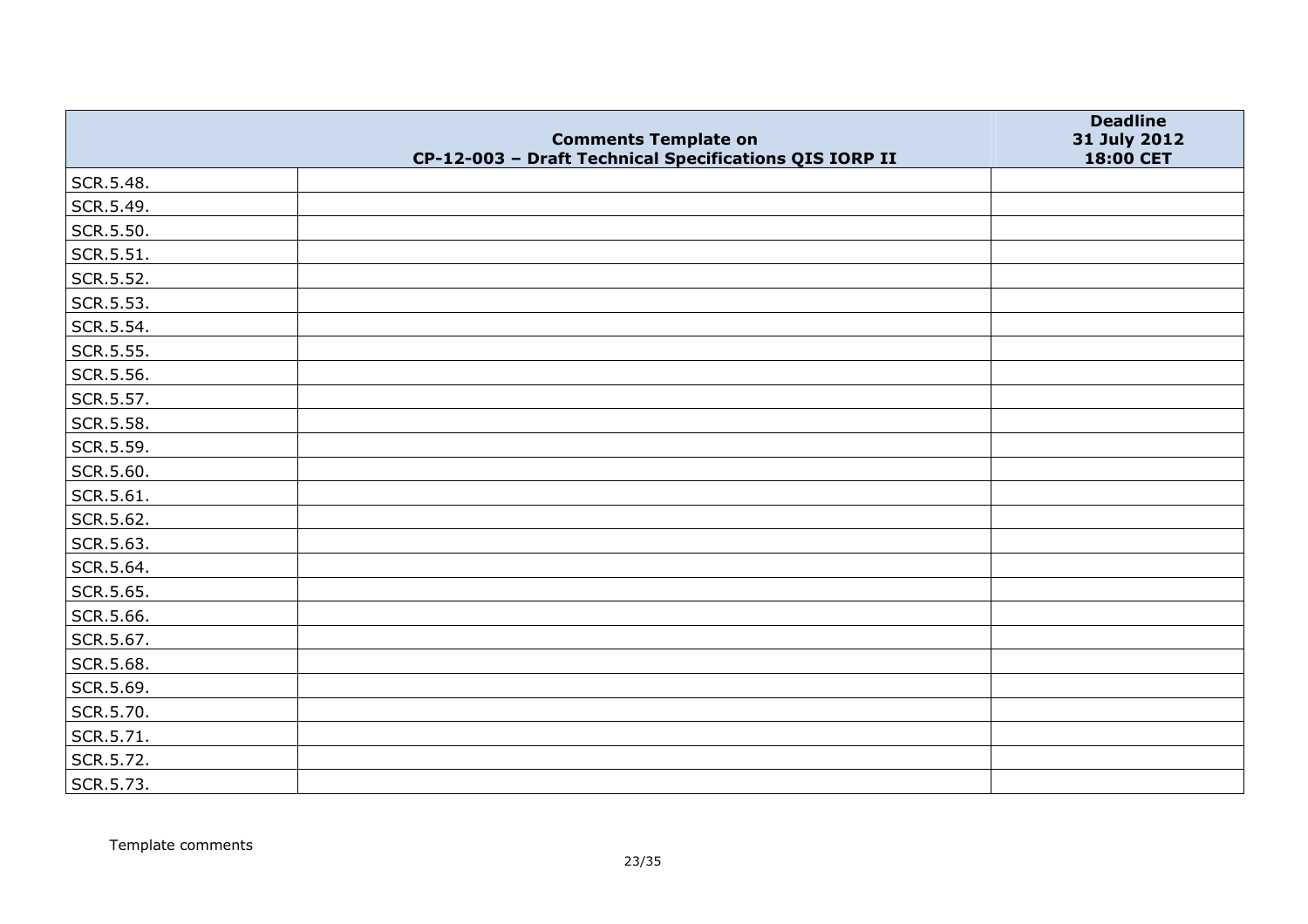|           | <b>Comments Template on</b>                            | <b>Deadline</b><br>31 July 2012 |
|-----------|--------------------------------------------------------|---------------------------------|
|           | CP-12-003 - Draft Technical Specifications QIS IORP II | 18:00 CET                       |
| SCR.5.74. |                                                        |                                 |
| SCR.5.75. |                                                        |                                 |
| SCR.5.76. |                                                        |                                 |
| SCR.5.77. |                                                        |                                 |
| SCR.5.78. |                                                        |                                 |
| SCR.5.79. |                                                        |                                 |
| SCR.5.80. |                                                        |                                 |
| SCR.5.81. |                                                        |                                 |
| SCR.5.82. |                                                        |                                 |
| SCR.5.83. |                                                        |                                 |
| SCR.5.84. |                                                        |                                 |
| SCR.5.85. |                                                        |                                 |
| SCR.5.86. |                                                        |                                 |
| SCR.5.87. |                                                        |                                 |
| SCR.5.88. |                                                        |                                 |
| SCR.5.89. |                                                        |                                 |
| SCR.5.90. |                                                        |                                 |
| SCR.5.91. |                                                        |                                 |
| SCR.5.92. |                                                        |                                 |
| SCR.5.93. |                                                        |                                 |
| SCR.5.94. |                                                        |                                 |
| SCR.5.95. |                                                        |                                 |
| SCR.5.96. |                                                        |                                 |
| SCR.5.97. |                                                        |                                 |
| SCR.5.98. |                                                        |                                 |
| SCR.5.99. |                                                        |                                 |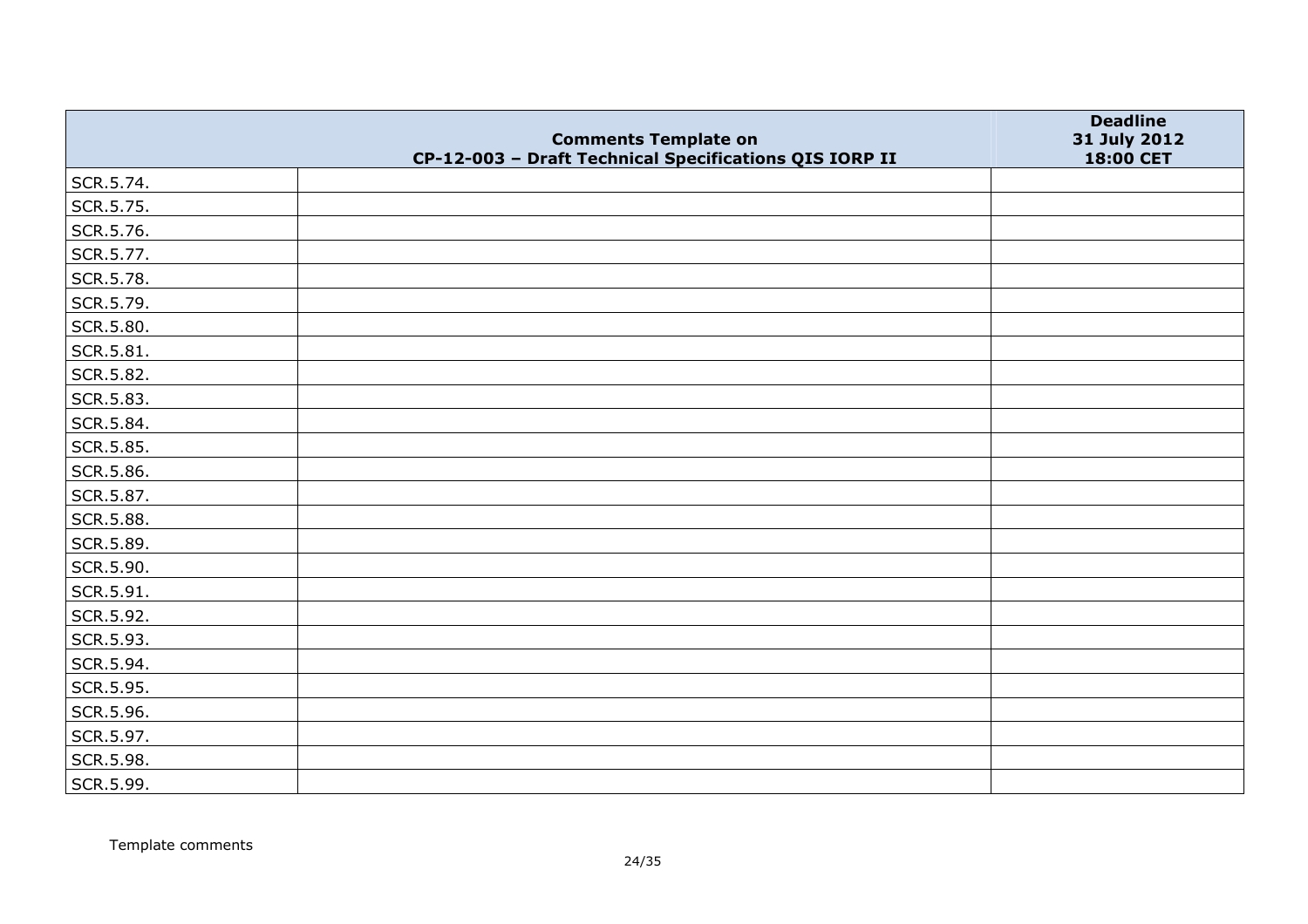|            | <b>Comments Template on</b>                            | <b>Deadline</b><br>31 July 2012 |
|------------|--------------------------------------------------------|---------------------------------|
|            | CP-12-003 - Draft Technical Specifications QIS IORP II | 18:00 CET                       |
| SCR.5.100. |                                                        |                                 |
| SCR.5.101. |                                                        |                                 |
| SCR.5.102. |                                                        |                                 |
| SCR.5.103. |                                                        |                                 |
| SCR.5.104. |                                                        |                                 |
| SCR.5.105. |                                                        |                                 |
| SCR.5.106. |                                                        |                                 |
| SCR.5.107. |                                                        |                                 |
| SCR.5.108. |                                                        |                                 |
| SCR.5.109. |                                                        |                                 |
| SCR.5.110. |                                                        |                                 |
| SCR.5.111. |                                                        |                                 |
| SCR.5.112. |                                                        |                                 |
| SCR.5.113. |                                                        |                                 |
| SCR.5.114. |                                                        |                                 |
| SCR.5.115. |                                                        |                                 |
| SCR.5.116. |                                                        |                                 |
| SCR.5.117. |                                                        |                                 |
| SCR.5.118. |                                                        |                                 |
| SCR.5.119. |                                                        |                                 |
| SCR.5.120. |                                                        |                                 |
| SCR.5.121. |                                                        |                                 |
| SCR.5.122. |                                                        |                                 |
| SCR.5.123. |                                                        |                                 |
| SCR.5.124. |                                                        |                                 |
| SCR.5.125. |                                                        |                                 |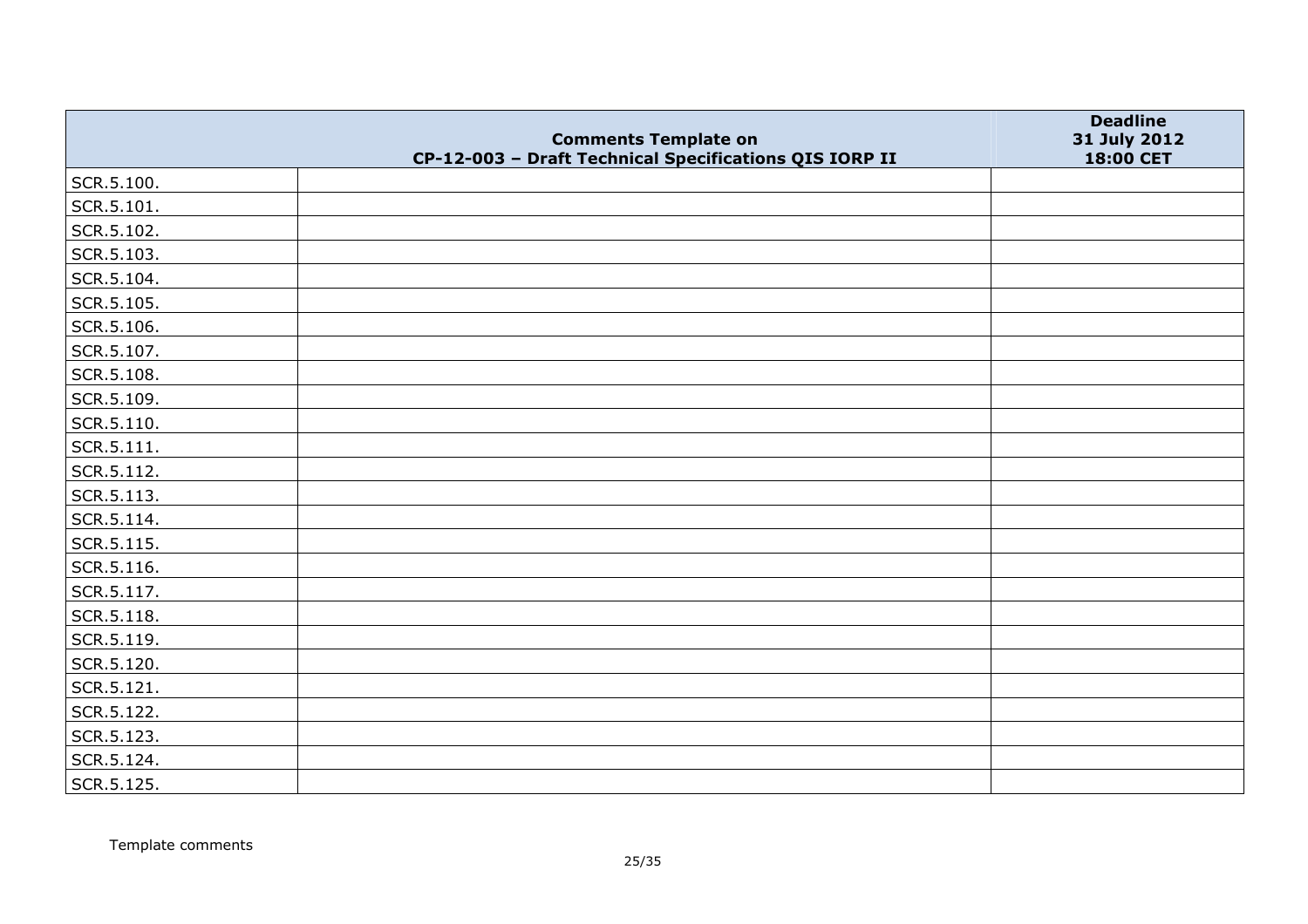|            | <b>Comments Template on</b>                            | <b>Deadline</b><br>31 July 2012 |
|------------|--------------------------------------------------------|---------------------------------|
|            | CP-12-003 - Draft Technical Specifications QIS IORP II | 18:00 CET                       |
| SCR.5.126. |                                                        |                                 |
| SCR.5.127. |                                                        |                                 |
| SCR.5.128. |                                                        |                                 |
| SCR.5.129. |                                                        |                                 |
| SCR.5.130. |                                                        |                                 |
| SCR.5.131. |                                                        |                                 |
| SCR.6.1.   |                                                        |                                 |
| SCR.6.2.   |                                                        |                                 |
| SCR.6.3.   |                                                        |                                 |
| SCR.6.4.   |                                                        |                                 |
| SCR.6.5.   |                                                        |                                 |
| SCR.6.6.   |                                                        |                                 |
| SCR.6.7.   |                                                        |                                 |
| SCR.6.8.   |                                                        |                                 |
| SCR.6.9.   |                                                        |                                 |
| SCR.6.10.  |                                                        |                                 |
| SCR.6.11.  |                                                        |                                 |
| SCR.6.12.  |                                                        |                                 |
| SCR.6.13.  |                                                        |                                 |
| SCR.6.14.  |                                                        |                                 |
| SCR.6.15.  |                                                        |                                 |
| SCR.6.16.  |                                                        |                                 |
| SCR.6.17.  |                                                        |                                 |
| SCR.6.18.  |                                                        |                                 |
| SCR.6.19.  |                                                        |                                 |
| SCR.6.20.  |                                                        |                                 |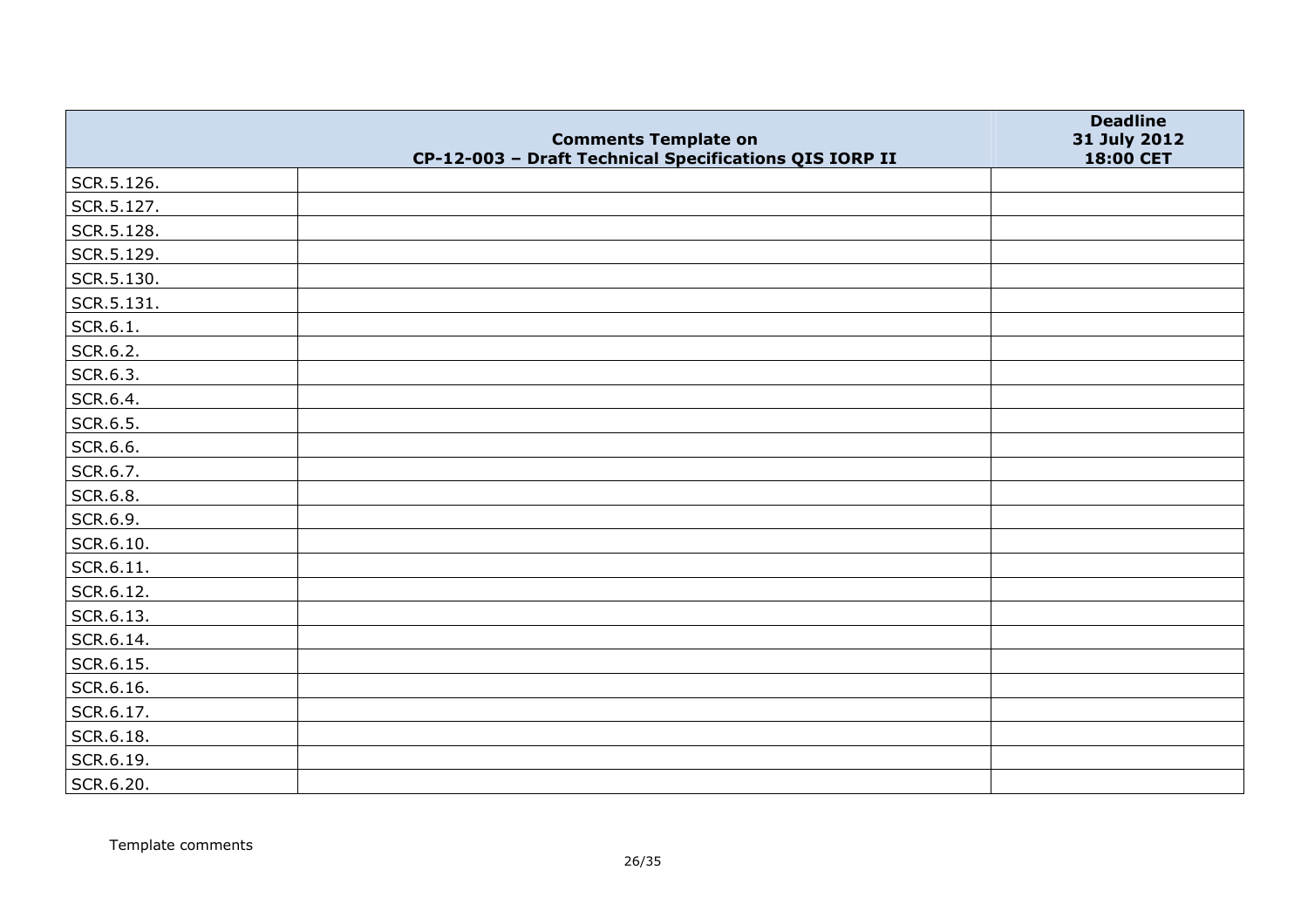|           |                                                                                       | <b>Deadline</b>           |
|-----------|---------------------------------------------------------------------------------------|---------------------------|
|           | <b>Comments Template on</b><br>CP-12-003 - Draft Technical Specifications QIS IORP II | 31 July 2012<br>18:00 CET |
| SCR.6.21. |                                                                                       |                           |
| SCR.6.22. |                                                                                       |                           |
| SCR.6.23. |                                                                                       |                           |
| SCR.6.24. |                                                                                       |                           |
| SCR.6.25. |                                                                                       |                           |
| SCR.6.26. |                                                                                       |                           |
| SCR.6.27. |                                                                                       |                           |
| SCR.6.28. |                                                                                       |                           |
| SCR.6.29. |                                                                                       |                           |
| SCR.6.30. |                                                                                       |                           |
| SCR.6.31. |                                                                                       |                           |
| SCR.6.32. |                                                                                       |                           |
| SCR.7.1.  |                                                                                       |                           |
| SCR.7.2.  |                                                                                       |                           |
| SCR.7.3.  |                                                                                       |                           |
| SCR.7.4.  |                                                                                       |                           |
| SCR.7.5.  |                                                                                       |                           |
| SCR.7.6.  |                                                                                       |                           |
| SCR.7.7.  |                                                                                       |                           |
| SCR.7.8.  |                                                                                       |                           |
| SCR.7.9.  |                                                                                       |                           |
| SCR.7.10. |                                                                                       |                           |
| SCR.7.11. |                                                                                       |                           |
| SCR.7.12. |                                                                                       |                           |
| SCR.7.13. |                                                                                       |                           |
| SCR.7.14. |                                                                                       |                           |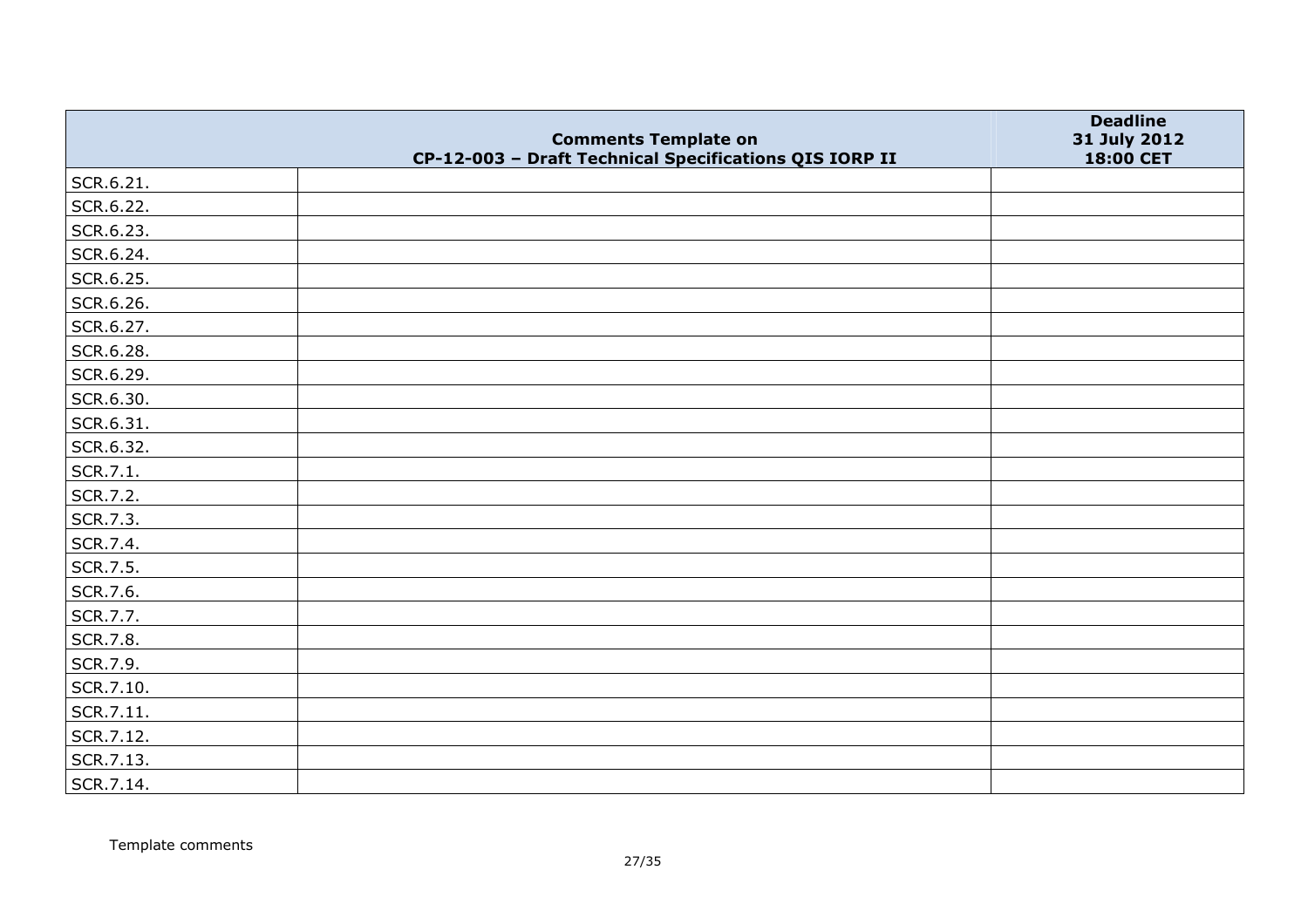|           | <b>Comments Template on</b>                            | <b>Deadline</b><br>31 July 2012 |
|-----------|--------------------------------------------------------|---------------------------------|
|           | CP-12-003 - Draft Technical Specifications QIS IORP II | 18:00 CET                       |
| SCR.7.15. |                                                        |                                 |
| SCR.7.16. |                                                        |                                 |
| SCR.7.17. |                                                        |                                 |
| SCR.7.18. |                                                        |                                 |
| SCR.7.19. |                                                        |                                 |
| SCR.7.20. |                                                        |                                 |
| SCR.7.21. |                                                        |                                 |
| SCR.7.22. |                                                        |                                 |
| SCR.7.23. |                                                        |                                 |
| SCR.7.24. |                                                        |                                 |
| SCR.7.25. |                                                        |                                 |
| SCR.7.26. |                                                        |                                 |
| SCR.7.27. |                                                        |                                 |
| SCR.7.28. |                                                        |                                 |
| SCR.7.29. |                                                        |                                 |
| SCR.7.30. |                                                        |                                 |
| SCR.7.31. |                                                        |                                 |
| SCR.7.32. |                                                        |                                 |
| SCR.7.33. |                                                        |                                 |
| SCR.7.34. |                                                        |                                 |
| SCR.7.35. |                                                        |                                 |
| SCR.7.36. |                                                        |                                 |
| SCR.7.37. |                                                        |                                 |
| SCR.7.38. |                                                        |                                 |
| SCR.7.39. |                                                        |                                 |
| SCR.7.40. |                                                        |                                 |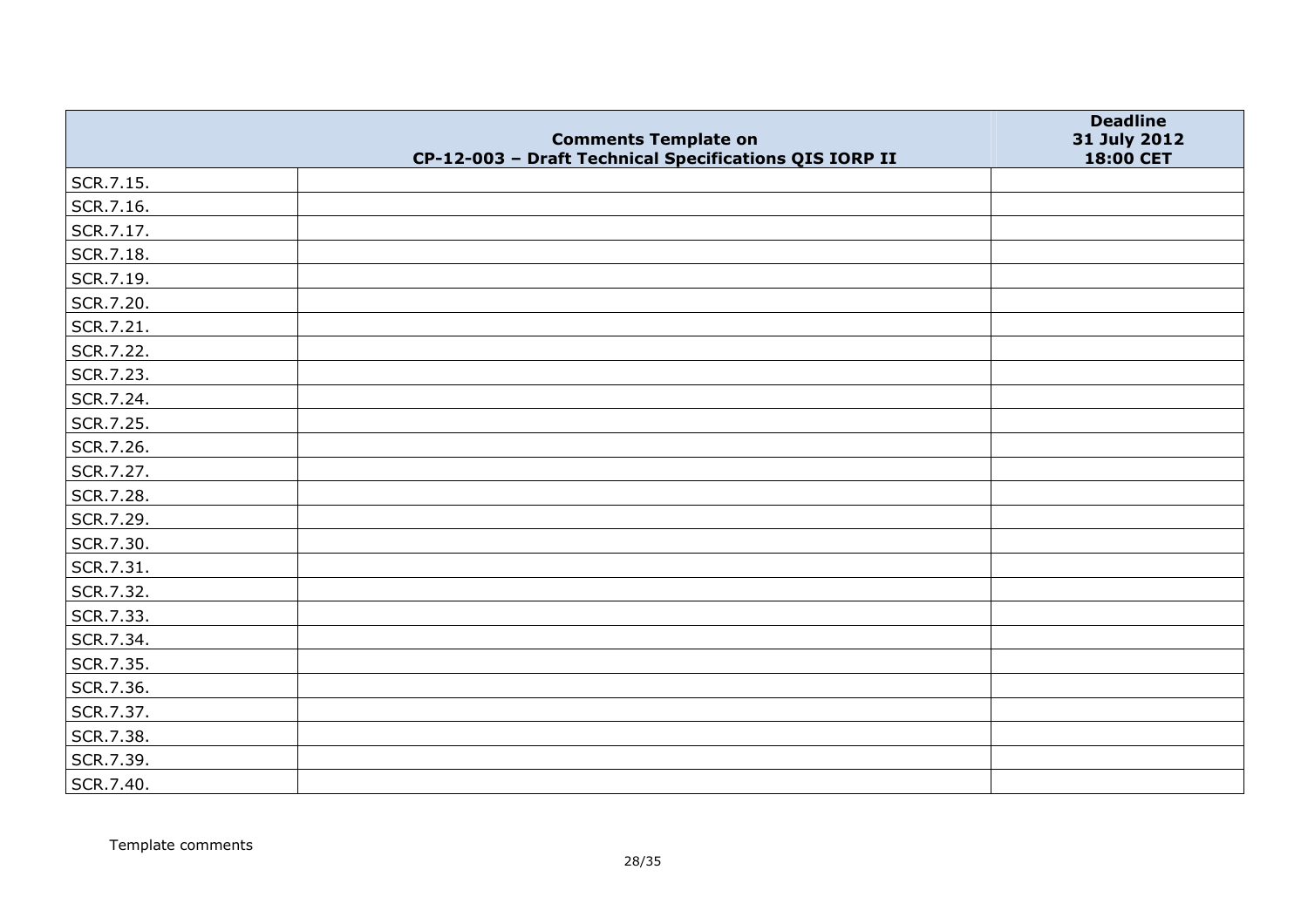|           | <b>Comments Template on</b>                            | <b>Deadline</b><br>31 July 2012 |
|-----------|--------------------------------------------------------|---------------------------------|
|           | CP-12-003 - Draft Technical Specifications QIS IORP II | 18:00 CET                       |
| SCR.7.41. |                                                        |                                 |
| SCR.7.42. |                                                        |                                 |
| SCR.7.43. |                                                        |                                 |
| SCR.7.44. |                                                        |                                 |
| SCR.7.45. |                                                        |                                 |
| SCR.7.46. |                                                        |                                 |
| SCR.7.47. |                                                        |                                 |
| SCR.7.48. |                                                        |                                 |
| SCR.7.49. |                                                        |                                 |
| SCR.7.50. |                                                        |                                 |
| SCR.7.51. |                                                        |                                 |
| SCR.7.52. |                                                        |                                 |
| SCR.7.53. |                                                        |                                 |
| SCR.7.54. |                                                        |                                 |
| SCR.7.55. |                                                        |                                 |
| SCR.7.56. |                                                        |                                 |
| SCR.7.57. |                                                        |                                 |
| SCR.7.58. |                                                        |                                 |
| SCR.7.59. |                                                        |                                 |
| SCR.7.60. |                                                        |                                 |
| SCR.7.61. |                                                        |                                 |
| SCR.7.62. |                                                        |                                 |
| SCR.7.63. |                                                        |                                 |
| SCR.7.64. |                                                        |                                 |
| SCR.7.65. |                                                        |                                 |
| SCR.7.66. |                                                        |                                 |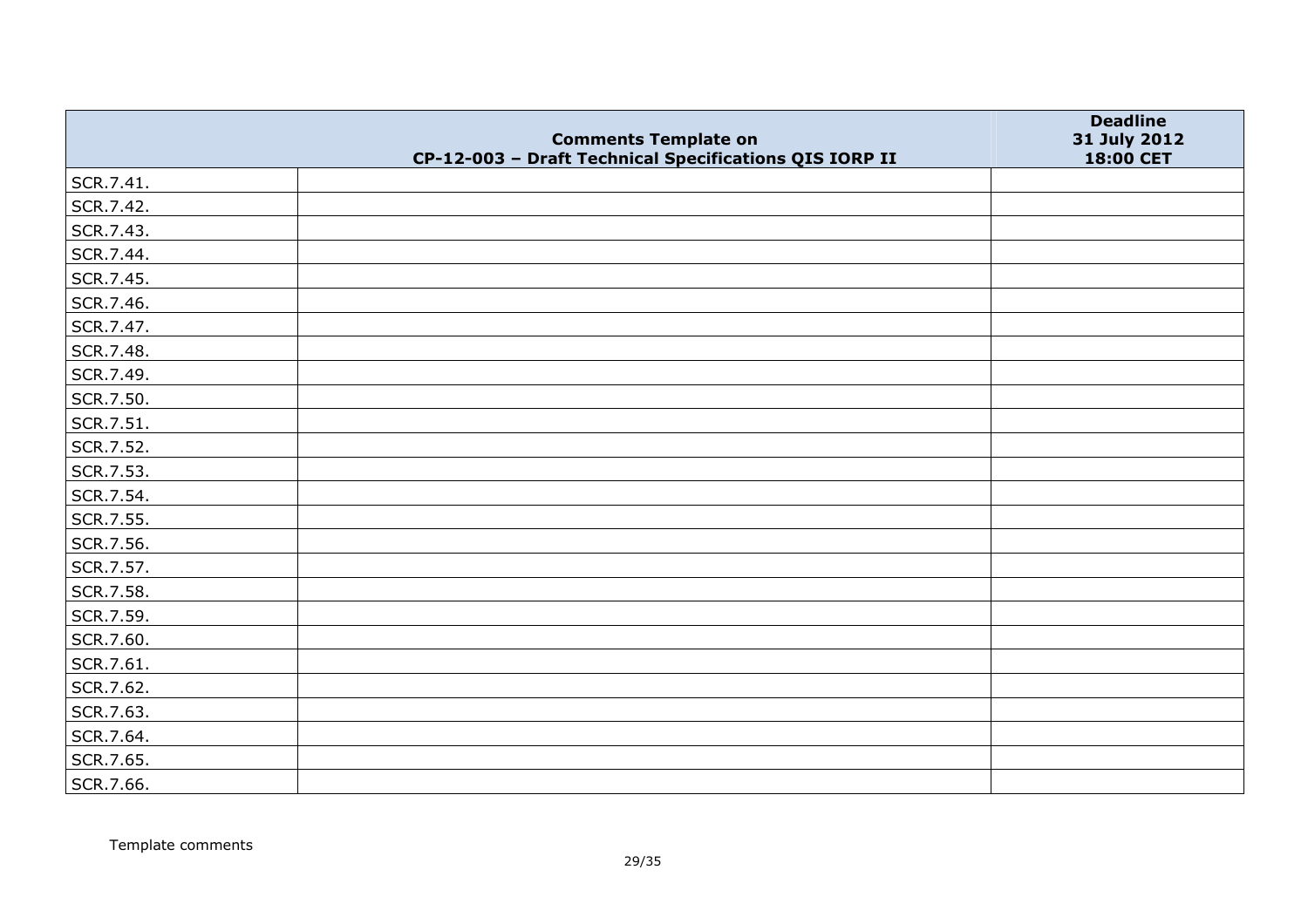|           |                                                                                       | <b>Deadline</b>           |
|-----------|---------------------------------------------------------------------------------------|---------------------------|
|           | <b>Comments Template on</b><br>CP-12-003 - Draft Technical Specifications QIS IORP II | 31 July 2012<br>18:00 CET |
| SCR.7.67. |                                                                                       |                           |
| SCR.7.68. |                                                                                       |                           |
| SCR.7.69. |                                                                                       |                           |
| SCR.7.70. |                                                                                       |                           |
| SCR.7.71. |                                                                                       |                           |
| SCR.7.72. |                                                                                       |                           |
| SCR.7.73. |                                                                                       |                           |
| SCR.7.74. |                                                                                       |                           |
| SCR.7.75. |                                                                                       |                           |
| SCR.7.76. |                                                                                       |                           |
| SCR.7.77. |                                                                                       |                           |
| SCR.7.78. |                                                                                       |                           |
| SCR.7.79. |                                                                                       |                           |
| SCR.7.80. |                                                                                       |                           |
| SCR.7.81. |                                                                                       |                           |
| SCR.7.82. |                                                                                       |                           |
| SCR.7.83. |                                                                                       |                           |
| SCR.7.84. |                                                                                       |                           |
| SCR.7.85. |                                                                                       |                           |
| SCR.7.86. |                                                                                       |                           |
| SCR.7.87. |                                                                                       |                           |
| SCR.8.1.  |                                                                                       |                           |
| SCR.8.2.  |                                                                                       |                           |
| SCR.8.3.  |                                                                                       |                           |
| SCR.8.4.  |                                                                                       |                           |
| SCR.8.5.  |                                                                                       |                           |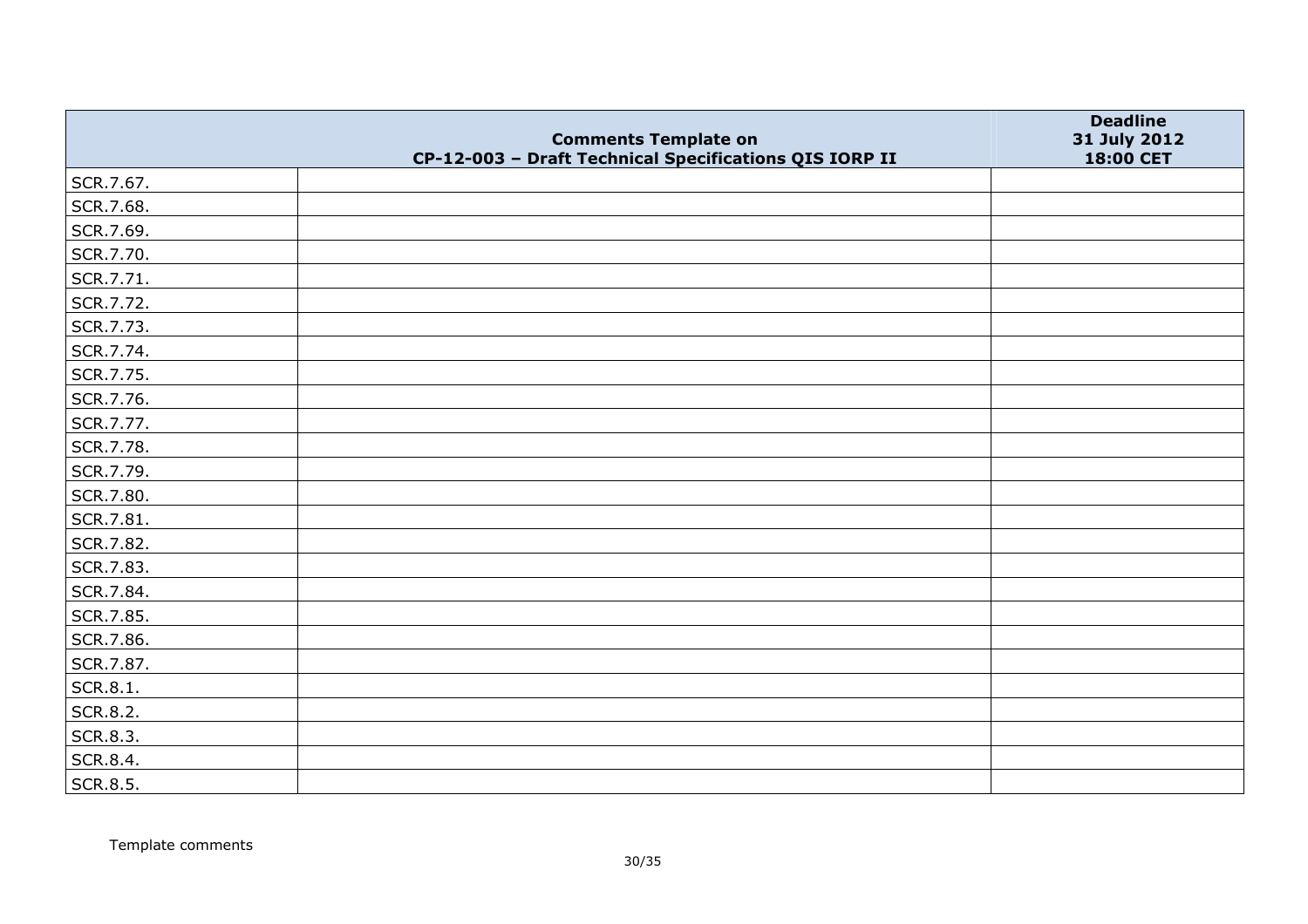|           |                                                                                       | <b>Deadline</b>           |
|-----------|---------------------------------------------------------------------------------------|---------------------------|
|           | <b>Comments Template on</b><br>CP-12-003 - Draft Technical Specifications QIS IORP II | 31 July 2012<br>18:00 CET |
| SCR.8.6.  |                                                                                       |                           |
| SCR.8.7.  |                                                                                       |                           |
| SCR.9.1.  |                                                                                       |                           |
| SCR.9.2.  |                                                                                       |                           |
| SCR.9.3.  |                                                                                       |                           |
| SCR.9.4.  |                                                                                       |                           |
| SCR.9.5.  |                                                                                       |                           |
| SCR.9.6.  |                                                                                       |                           |
| SCR.9.7.  |                                                                                       |                           |
| SCR.9.8.  |                                                                                       |                           |
| SCR.9.9.  |                                                                                       |                           |
| SCR.9.10. |                                                                                       |                           |
| SCR.9.11. |                                                                                       |                           |
| SCR.9.12. |                                                                                       |                           |
| SCR.9.13. |                                                                                       |                           |
| SCR.9.14. |                                                                                       |                           |
| SCR.9.15. |                                                                                       |                           |
| SCR.9.16. |                                                                                       |                           |
| SCR.9.17. |                                                                                       |                           |
| SCR.9.18. |                                                                                       |                           |
| SCR.9.19. |                                                                                       |                           |
| SCR.9.20. |                                                                                       |                           |
| SCR.9.21. |                                                                                       |                           |
| SCR.9.22. |                                                                                       |                           |
| SCR.9.23. |                                                                                       |                           |
| SCR.9.24. |                                                                                       |                           |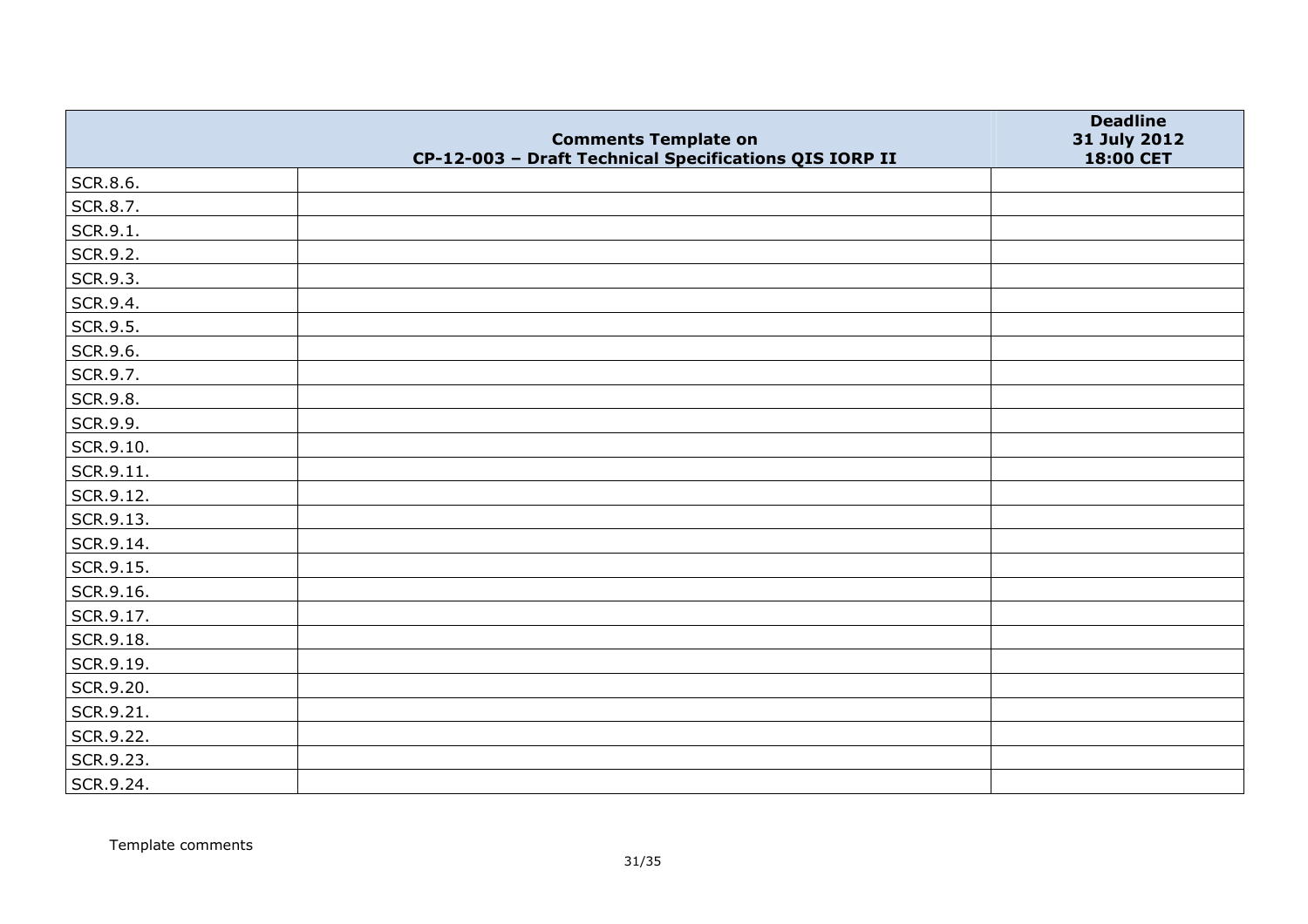|            |                                                                                       | <b>Deadline</b>           |
|------------|---------------------------------------------------------------------------------------|---------------------------|
|            | <b>Comments Template on</b><br>CP-12-003 - Draft Technical Specifications QIS IORP II | 31 July 2012<br>18:00 CET |
| SCR.9.25.  |                                                                                       |                           |
| SCR.9.26.  |                                                                                       |                           |
| SCR.9.27.  |                                                                                       |                           |
| SCR.9.28.  |                                                                                       |                           |
| SCR.9.29.  |                                                                                       |                           |
| SCR.9.30.  |                                                                                       |                           |
| SCR.9.31.  |                                                                                       |                           |
| SCR.9.32.  |                                                                                       |                           |
| SCR.9.33.  |                                                                                       |                           |
| SCR.9.34.  |                                                                                       |                           |
| SCR.10.1.  |                                                                                       |                           |
| SCR.10.2.  |                                                                                       |                           |
| SCR.10.3.  |                                                                                       |                           |
| SCR.10.4.  |                                                                                       |                           |
| SCR.10.5.  |                                                                                       |                           |
| SCR.10.6.  |                                                                                       |                           |
| SCR.10.7.  |                                                                                       |                           |
| SCR.10.8.  |                                                                                       |                           |
| SCR.10.9.  |                                                                                       |                           |
| SCR.10.10. |                                                                                       |                           |
| SCR.10.11. |                                                                                       |                           |
| MCR.1.1.   |                                                                                       |                           |
| MCR.2.1.   |                                                                                       |                           |
| MCR.2.2.   |                                                                                       |                           |
| MCR.2.3.   |                                                                                       |                           |
| MCR.2.4.   |                                                                                       |                           |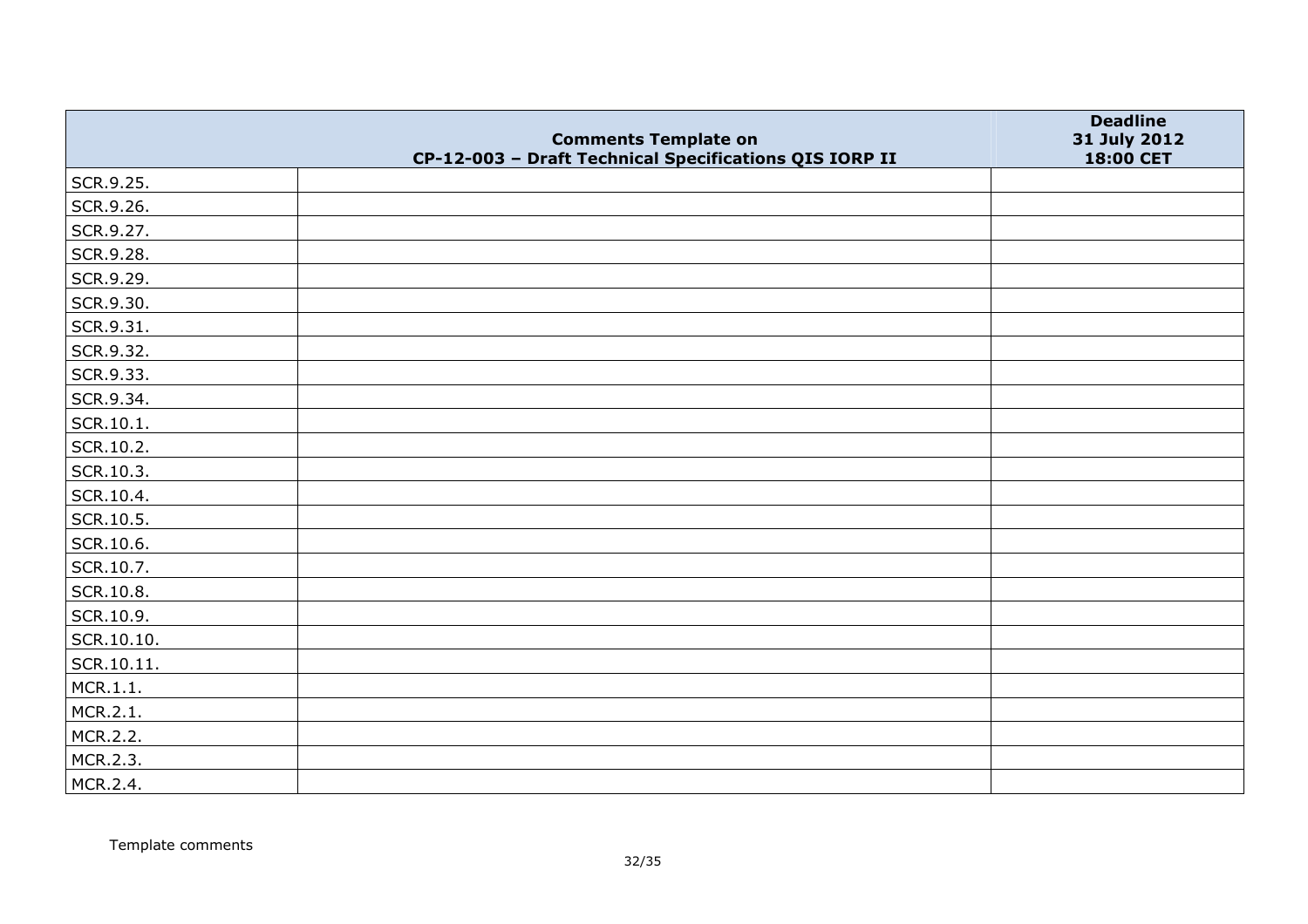|                 | <b>Comments Template on</b>                            | <b>Deadline</b><br>31 July 2012 |
|-----------------|--------------------------------------------------------|---------------------------------|
|                 | CP-12-003 - Draft Technical Specifications QIS IORP II | 18:00 CET                       |
| MCR.2.5.        |                                                        |                                 |
| MCR.2.6.        |                                                        |                                 |
| MCR.2.7.        |                                                        |                                 |
| MCR.2.8.        |                                                        |                                 |
| MCR.2.9.        |                                                        |                                 |
| PRO.1.1.        |                                                        |                                 |
| PRO.2.1.        |                                                        |                                 |
| PRO.2.2.        |                                                        |                                 |
| <b>PRO.2.3.</b> |                                                        |                                 |
| PRO.2.4.        |                                                        |                                 |
| PRO.2.5.        |                                                        |                                 |
| PRO.2.6.        |                                                        |                                 |
| PRO.3.1.        |                                                        |                                 |
| PRO.3.2.        |                                                        |                                 |
| PRO.3.3.        |                                                        |                                 |
| PRO.3.4.        |                                                        |                                 |
| PRO.3.5.        |                                                        |                                 |
| PRO.3.6.        |                                                        |                                 |
| PRO.3.7.        |                                                        |                                 |
| PRO.3.8.        |                                                        |                                 |
| PRO.3.9.        |                                                        |                                 |
| PRO.3.10.       |                                                        |                                 |
| PRO.3.11.       |                                                        |                                 |
| PRO.3.12.       |                                                        |                                 |
| PRO.3.13.       |                                                        |                                 |
| PRO.3.14.       |                                                        |                                 |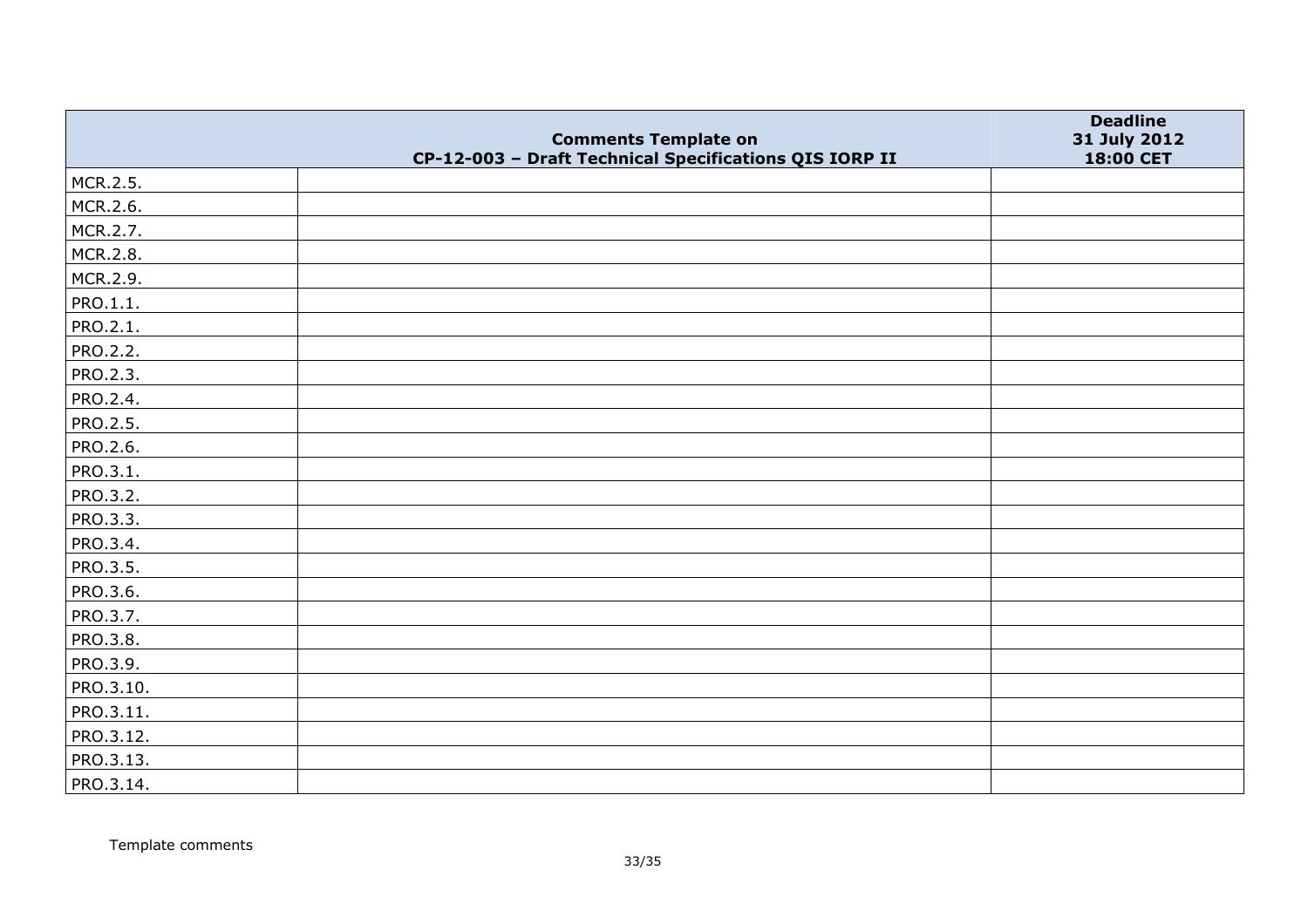|           |                                                                                       | <b>Deadline</b>           |
|-----------|---------------------------------------------------------------------------------------|---------------------------|
|           | <b>Comments Template on</b><br>CP-12-003 - Draft Technical Specifications QIS IORP II | 31 July 2012<br>18:00 CET |
| PRO.3.15. |                                                                                       |                           |
| PRO.3.16. |                                                                                       |                           |
| PRO.3.17. |                                                                                       |                           |
| PRO.3.18. |                                                                                       |                           |
| PRO.3.19. |                                                                                       |                           |
| PRO.3.20. |                                                                                       |                           |
| PRO.3.21. |                                                                                       |                           |
| PRO.3.22. |                                                                                       |                           |
| PRO.3.23. |                                                                                       |                           |
| PRO.3.24. |                                                                                       |                           |
| PRO.3.25. |                                                                                       |                           |
| PRO.3.26. |                                                                                       |                           |
| PRO.3.27. |                                                                                       |                           |
| PRO.3.28. |                                                                                       |                           |
| PRO.4.1.  |                                                                                       |                           |
| PRO.4.2.  |                                                                                       |                           |
| PRO.4.3.  |                                                                                       |                           |
| PRO.4.4.  |                                                                                       |                           |
| PRO.4.5.  |                                                                                       |                           |
| PRO.4.6.  |                                                                                       |                           |
| PRO.4.7.  |                                                                                       |                           |
| PRO.4.8.  |                                                                                       |                           |
| PRO.4.9.  |                                                                                       |                           |
| PRO.4.10. |                                                                                       |                           |
| PRO.4.11. |                                                                                       |                           |
| PRO.4.12. |                                                                                       |                           |